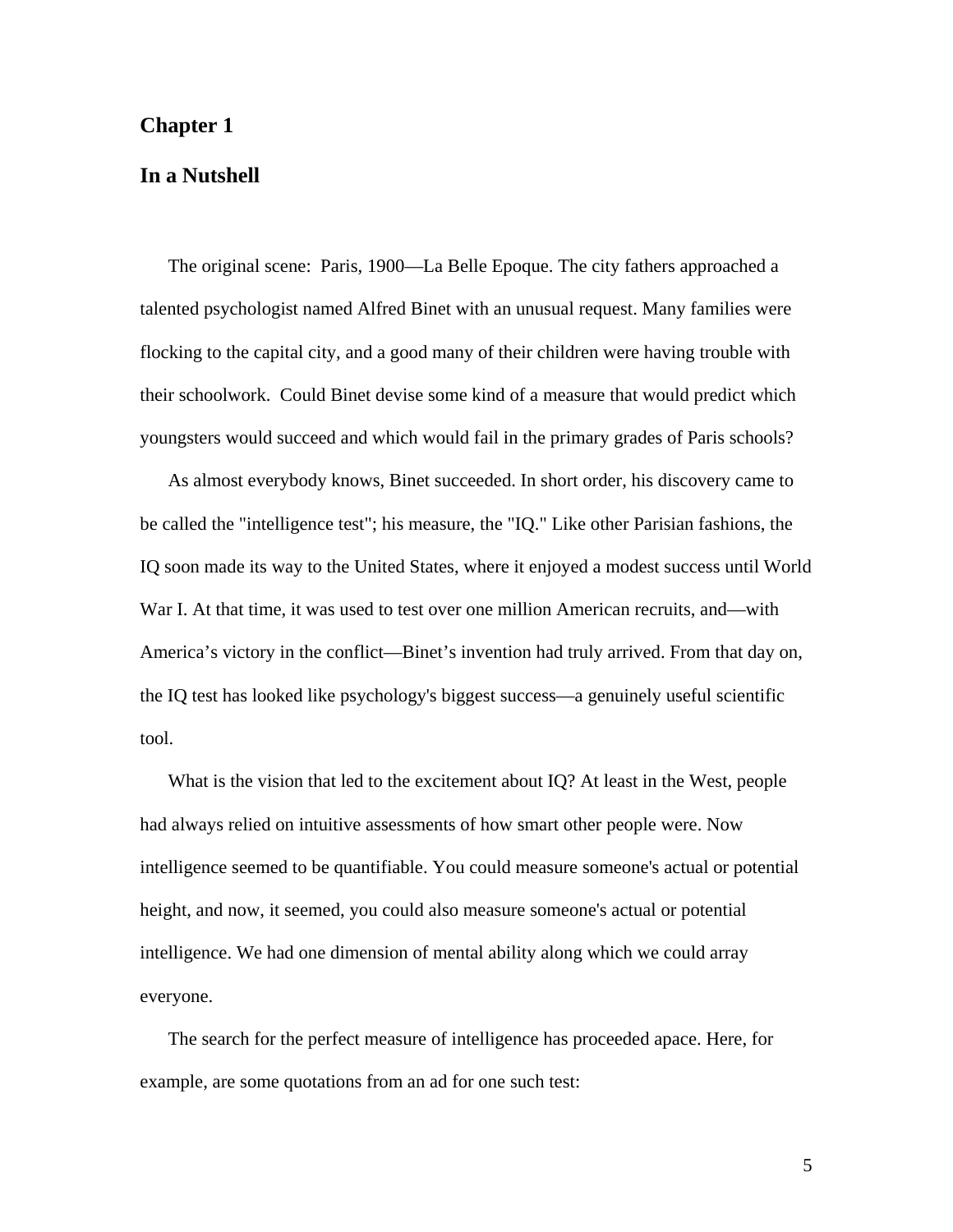Need an individual test which quickly provides a stable and reliable estimate of intelligence in four or five minutes per form? Has three forms? Does not depend on verbal production or subjective scoring? Can be used with the severely physically handicapped (even paralyzed) if they can signal yes or no? Handles two-year-olds and superior adults with the same short series of items and the same format? Only \$16.00 complete.

Now, that's quite a claim. The American psychologist Arthur Jensen suggests that we could look at reaction time to assess intelligence: a set of lights go on; how quickly can the subject react? The British psychologist Hans Eysenck recommends that investigators of intelligence look directly at brain waves. And with the advent of the gene chip, many look forward to the day when we can glance at the proper gene locus on the proper chromosome, read off someone's IQ, and confidently predict his or her live chances.

There are also, of course, more sophisticated versions of the IQ test. One of them is called the SAT. Its name originally meant the Scholastic Aptitude Test. With the passage of time, the meaning of the acronym has been changed—it became the Scholastic Assessment Test, and, more recently, it has been reduced to the plain old SAT—just the initials. The SAT purports to be a similar kind of measure, and if you add up a person's verbal and math scores, as is often done, you can rate him or her along a single intellectual dimension. (As of 2005, a writing component has been added.) Programs for the gifted, for example, often use that kind of measure; if your IQ is in excess of 130, you're admitted to the program—if 129, "Sorry, no cigar!"

Along with this one-dimensional view of how to assess people's minds comes a corresponding view of school, which I will call the "uniform view." A uniform school features a core curriculum, a set of facts that everybody should know, and very few electives. The better students, perhaps those with higher IQs, are allowed to take courses that call upon critical reading, calculation, and thinking skills. In the "uniform school,"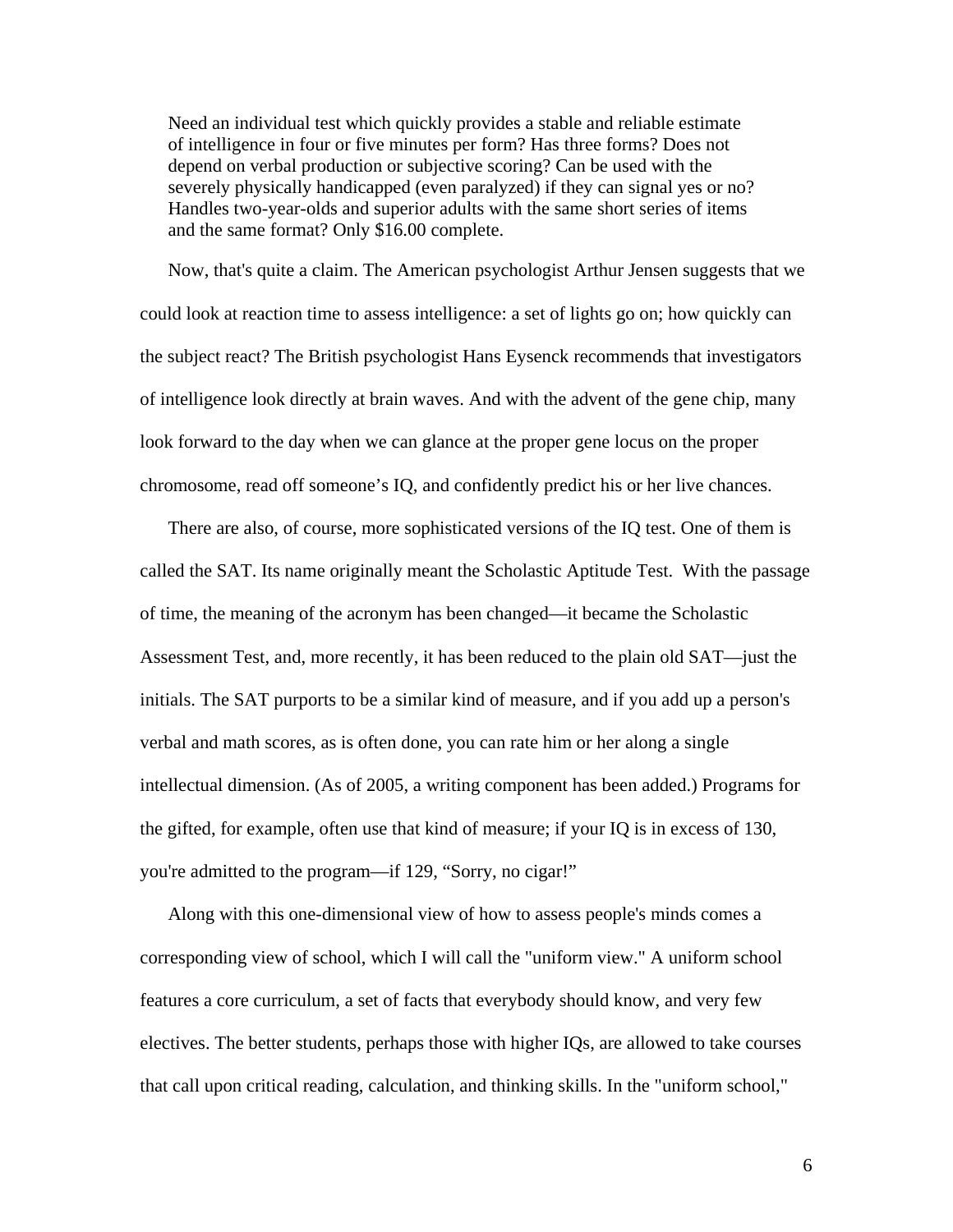there are regular assessments, using paper and pencil instruments, of the IQ or SAT variety. These assessments yield reliable rankings of people; the best and the brightest get into the better colleges, and perhaps—but only perhaps—they will also get better rankings in life. There is no question but that this approach works well for certain people—schools such as Harvard and Stanford are eloquent testimony to that. Since this measurement and selection system is clearly meritocratic in certain respects, it has something to recommend it.

The uniform school sounds fair—after all, everyone is treated in the same away. But some years ago it occurred to me that this supposed rationale was completely unfair. The uniform school picks out and is addressed to a certain kind of mind—we might call it provisionally the IQ or SAT mind. I sometimes call it "the mind of the future law professor." The more that your mind resembles that of the legendary law professor, Dr. Charles W. Kingsfield, Jr., played on-screen by John Houseman in *The Paper Chase*, the better that you will do in school and the more readily you will handle IQ-SAT type measures. But to the extent that your mind works differently—and not that many of us are cut out to be law professors—school is certainly not fair to you.

There is an alternative vision that I would like to present—one based on a radically different view of the mind, and one that yields a very different view of school. It is a pluralistic view of mind, recognizing many different and discrete facets of cognition, acknowledging that people have different cognitive strengths and contrasting cognitive styles. I introduce the concept of an "individual-centered school" that takes this multifaceted view of intelligence seriously. This model for a school is based in part on findings from sciences that did not even exist in Binet's time: cognitive science (the study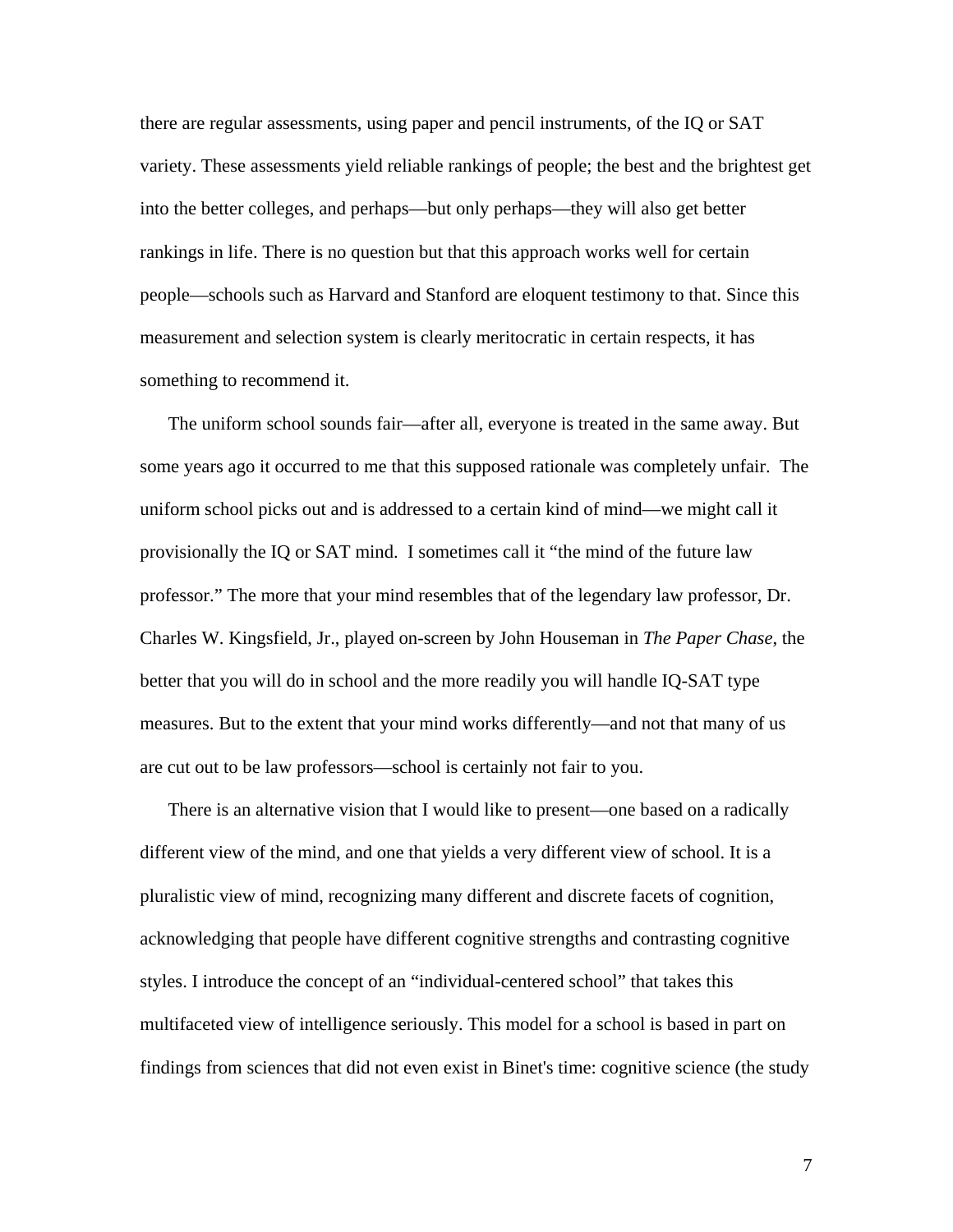of the mind) and neuroscience (the study of the brain). One such approach I have called "the theory of multiple intelligences." Let me tell you something about its sources and claims, and lay the ground work for the educational discussions in the chapters that follow.

To introduce this new point of view, let us undertake the following "thought experiment." Suspend the usual judgment of what constitutes intelligence, and let your thoughts run freely over the capabilities of humans—perhaps those that would be picked out by the proverbial visitor from Mars. In this exercise, you are drawn to the brilliant chess player, the world-class violinist, and the champion athlete; such outstanding performers deserve special consideration. Following through on this experiment, a quite different view of intelligence emerges. Are the chess player, violinist, and athlete "intelligent" in these pursuits? If they are, then why do our tests of "intelligence" fail to identify them? If they are not "intelligent," what allows them to achieve such astounding feats? In general, why does the contemporary construct "intelligence" fail to take into account large areas of human endeavor?

To approach these questions I introduced the theory of multiple intelligences (MI) in the early 1980s. As the name indicates, I believe that human cognitive competence is better described in terms of a set of abilities, talents, or mental skills, which I call "intelligences." All normal individuals possess each of these skills to some extent; individuals differ in the degree of skill and in the nature of their combination. I believe this theory of intelligence may be more humane and more veridical than alternative views of intelligence and that it more adequately reflects the data of human "intelligent" behavior. Such a theory has important educational implications.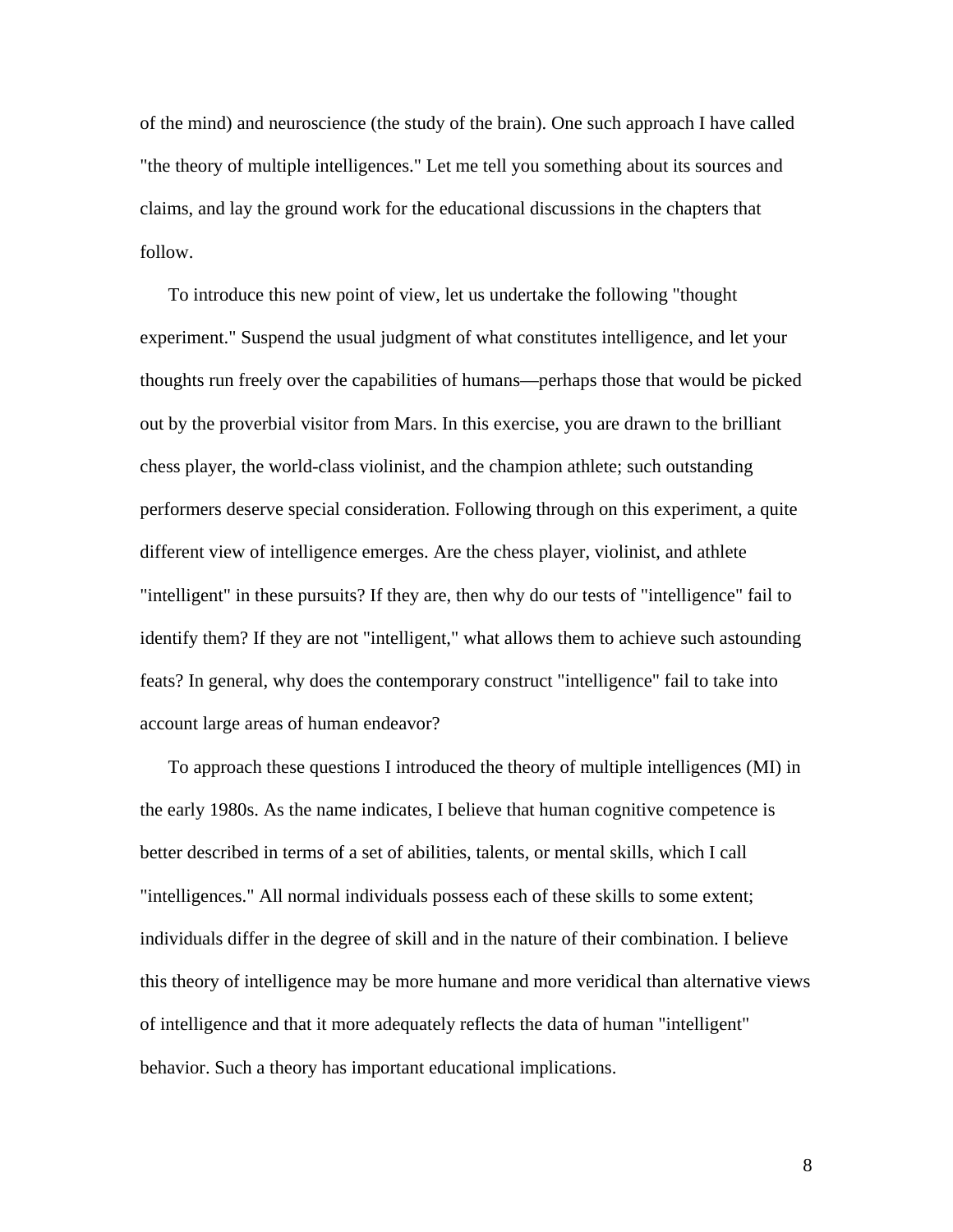#### **What Constitutes an Intelligence?**

The question of the optimal definition of intelligence looms large in this inquiry. And it is here that the theory of multiple intelligences begins to diverge from traditional points of view. In the classic psychometric view, intelligence is defined operationally as the ability to answer items on tests of intelligence. The inference from the test scores to some underlying ability is supported by statistical techniques. These techniques compare responses of subjects at different ages; the apparent correlation of these test scores across ages and across different tests corroborates the notion that the general faculty of intelligence, called *g* in short, does not change much with age, training, or experience. It is an inborn attribute or faculty of the individual.

Multiple intelligences theory, on the other hand, pluralizes the traditional concept. An intelligence is a computational capacity—a capacity to process a certain kind of information—that is founded on human biology and human psychology. Humans have certain kinds of intelligences, whereas rats, birds, and computers foreground other kinds of computational capacities. An intelligence entails the ability to solve problems or fashion products that are of consequence in a particular cultural setting or community. The problem-solving skill allows one to approach a situation in which a goal is to be obtained and to locate the appropriate route to that goal. The creation of a cultural product allows one to capture and transmit knowledge or to express one's conclusions, beliefs, or feelings. The problems to be solved range from creating an end for a story to anticipating a mating move in chess to repairing a quilt. Products range from scientific theories to musical compositions to successful political campaigns.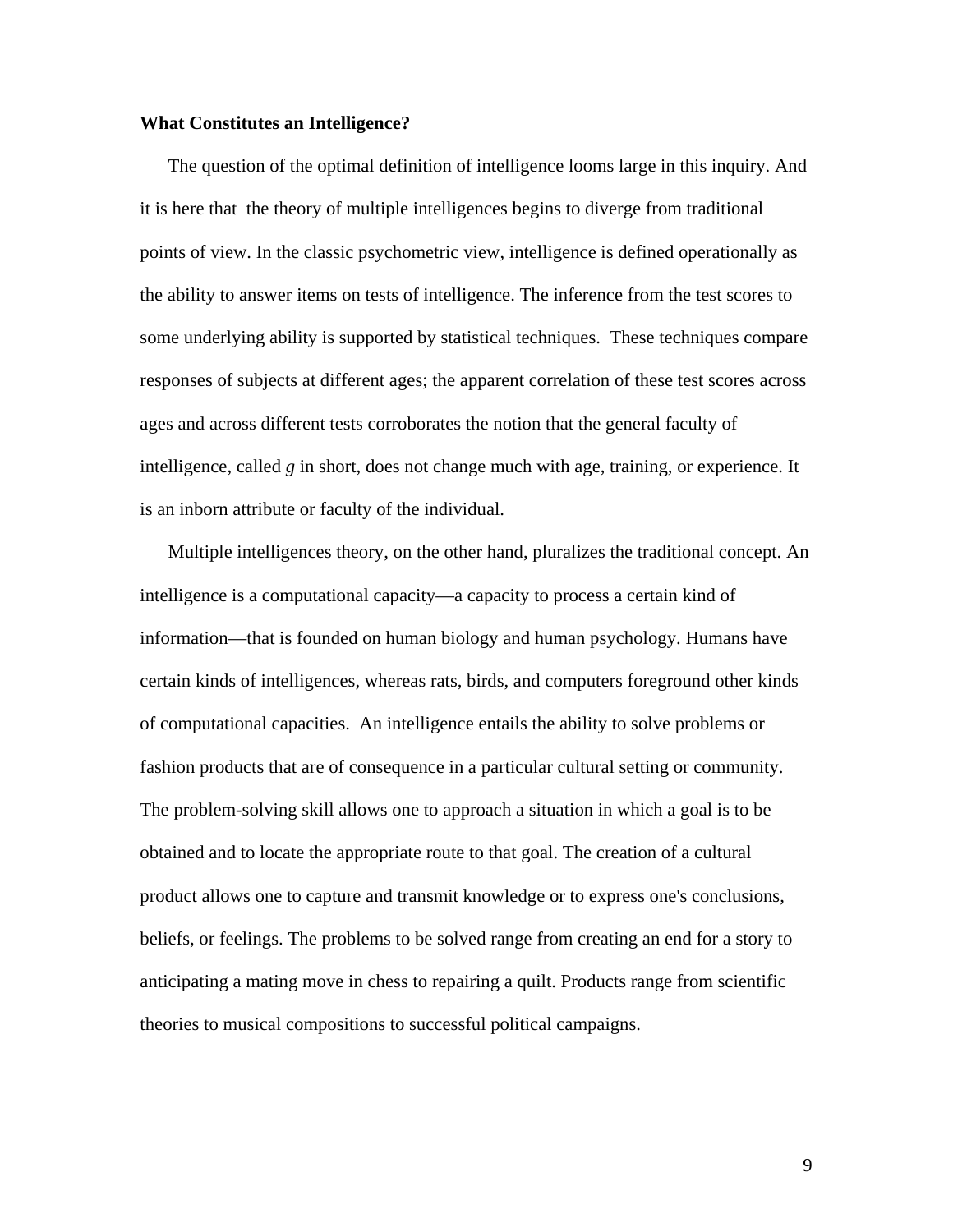MI theory is framed in light of the biological origins of each problem-solving skill. Only those skills that are universal to the human species are considered (again, we differ from rats, birds, or computers). Even so, the biological proclivity to participate in a particular form of problem solving must also be coupled with the cultural nurturing of that domain. For example, language, a universal skill, may manifest itself particularly as writing in one culture, as oratory in another culture, and as the secret language composed of anagrams in a third.

Given the desire of selecting intelligences that are rooted in biology, and that are valued in one or more cultural settings, how does one actually identify an "intelligence"? In coming up with the list, I reviewed evidence from several different sources: knowledge about normal development and development in gifted individuals; information about the breakdown of cognitive skills under conditions of brain damage; studies of exceptional populations, including prodigies, idiots savants, and autistic children; data about the evolution of cognition over the millennia; cross-cultural accounts of cognition; psychometric studies, including examinations of correlations among tests; and psychological training studies, particularly measures of transfer and generalization across tasks. Only those candidate intelligences that satisfied all or a healthy majority of the criteria were selected as bona fide intelligences. A more complete discussion of each of these criteria for an "intelligence," and the intelligences that were initially identified, is found in *Frames of Mind* (1983b), especially chapter 4. In this foundational book I also consider how the theory might be disproven and compare it to competing theories of intelligence. An update of some of these discussions is found in *Intelligence Reframed* (1999a), and in the chapters that follow.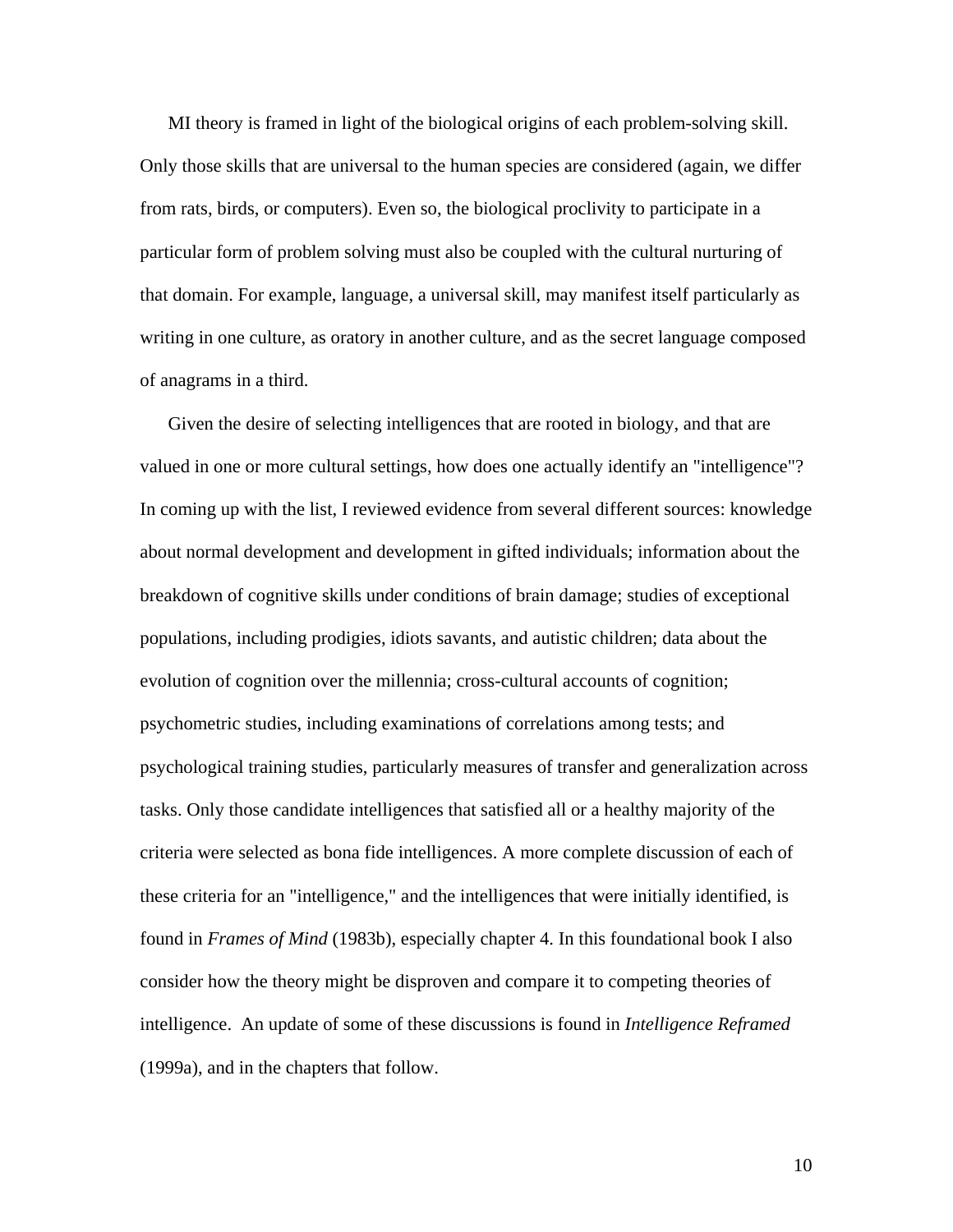In addition to satisfying the aforementioned criteria, each intelligence must have an identifiable core operation or set of operations. As a neurally based computational system, each intelligence is activated or "triggered" by certain kinds of internally or externally presented information. For example, one core of musical intelligence is the sensitivity to pitch relations, whereas one core of linguistic intelligence is the sensitivity to phonological features.

An intelligence must also be susceptible to encoding in a symbol system—a culturally contrived system of meaning, which captures and conveys important forms of information. Language, picturing, and mathematics are but three nearly worldwide symbol systems that are necessary for human survival and productivity. The relationship of a candidate intelligence to a human symbol system is no accident. In fact, the existence of a core computational capacity anticipates the actual or potential creation of a symbol system that exploits that capacity. While it may be possible for an intelligence to develop without an accompanying symbol system, a primary characteristic of human intelligence may well be its gravitation toward such an embodiment.

# **The Original Set of Intelligences**

Having sketched the characteristics and criteria of an intelligence, I turn now to a brief consideration of each of the intelligences that were proposed in the early 1980s. I begin each sketch with a thumbnail biography of a person who demonstrates an unusual facility with that intelligence. (These biographies were developed chiefly by my longtime colleague Joseph Walters.) The biographies illustrate some of the abilities that are central to the fluent operation of a given intelligence. Although each biography illustrates a particular intelligence, I do not wish to imply that in adulthood intelligences operate in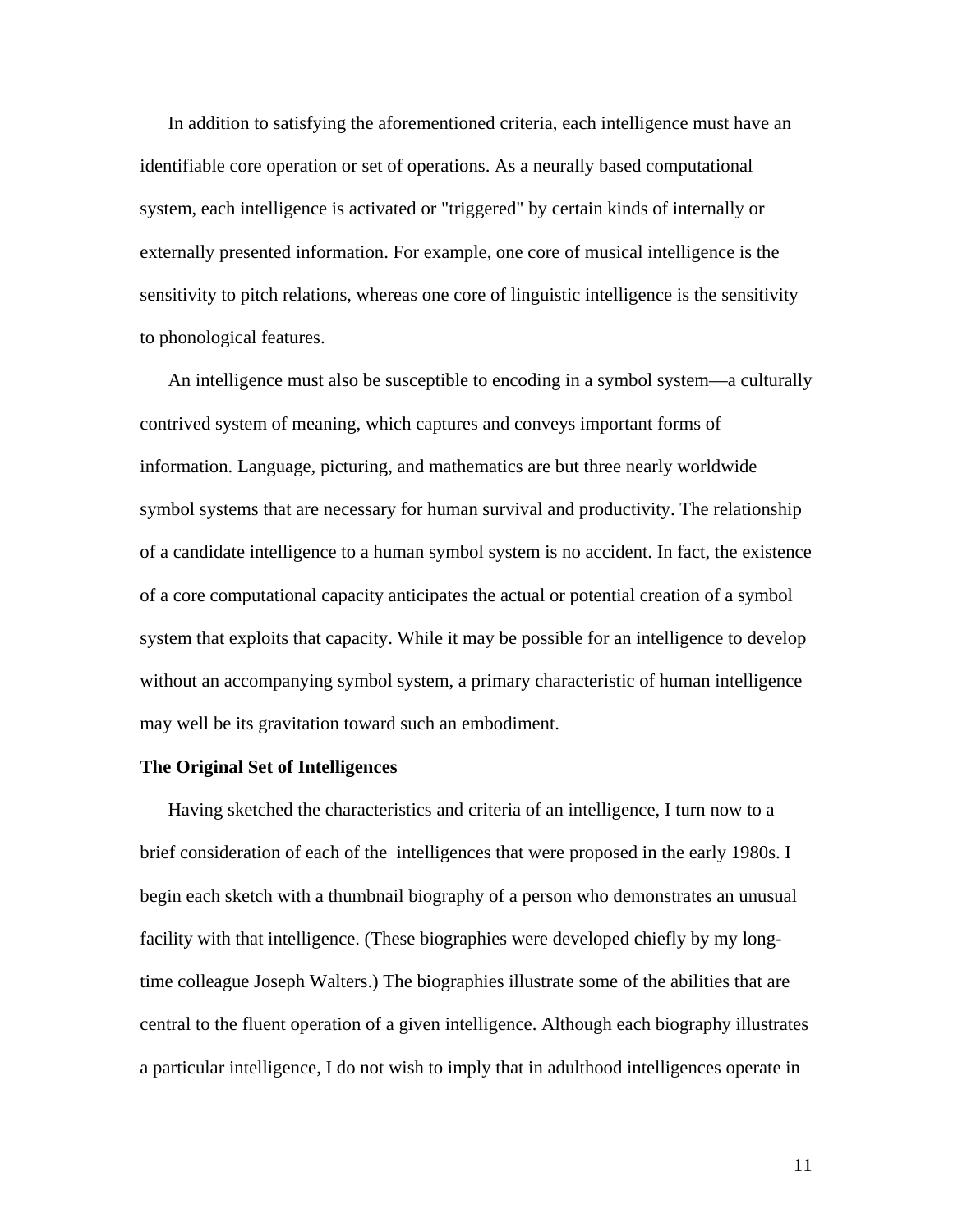isolation. Indeed, except for abnormal individuals, intelligences always work in concert, and any sophisticated adult role will involve a melding of several of them. Following each biography I survey the various sources of data that support each candidate as an "intelligence."

*Musical Intelligence*. When he was three years old, Yehudi Menuhin was smuggled into the San Francisco Orchestra concerts by his parents. The sound of Louis Persinger's violin so entranced the youngster that he insisted on a violin for his birthday and Louis Persinger as his teacher. He got both. By the time he was ten years old, Menuhin was an international performer (Menuhin, 1977).

Violinist Yehudi Menuhin's musical intelligence manifested itself even before he had touched a violin or received any musical training. His powerful reaction to that particular sound and his rapid progress on the instrument suggest that he was biologically prepared in some way for that endeavor. In this way evidence from child prodigies supports the claim that there is a biological link to a particular intelligence. Other special populations, such as autistic children who can play a musical instrument beautifully but who cannot otherwise communicate, underscore the independence of musical intelligence.

A brief consideration of the evidence suggests that musical skill passes the other tests for an intelligence. For example, certain parts of the brain play important roles in perception and production of music. These areas are characteristically located in the right hemisphere, although musical skill is not as clearly "localized," or located in a specifiable area, as natural language. Although the particular susceptibility of musical ability to brain damage depends on the degree of training and other individual differences, there is clear evidence for "amusia," or loss of musical ability.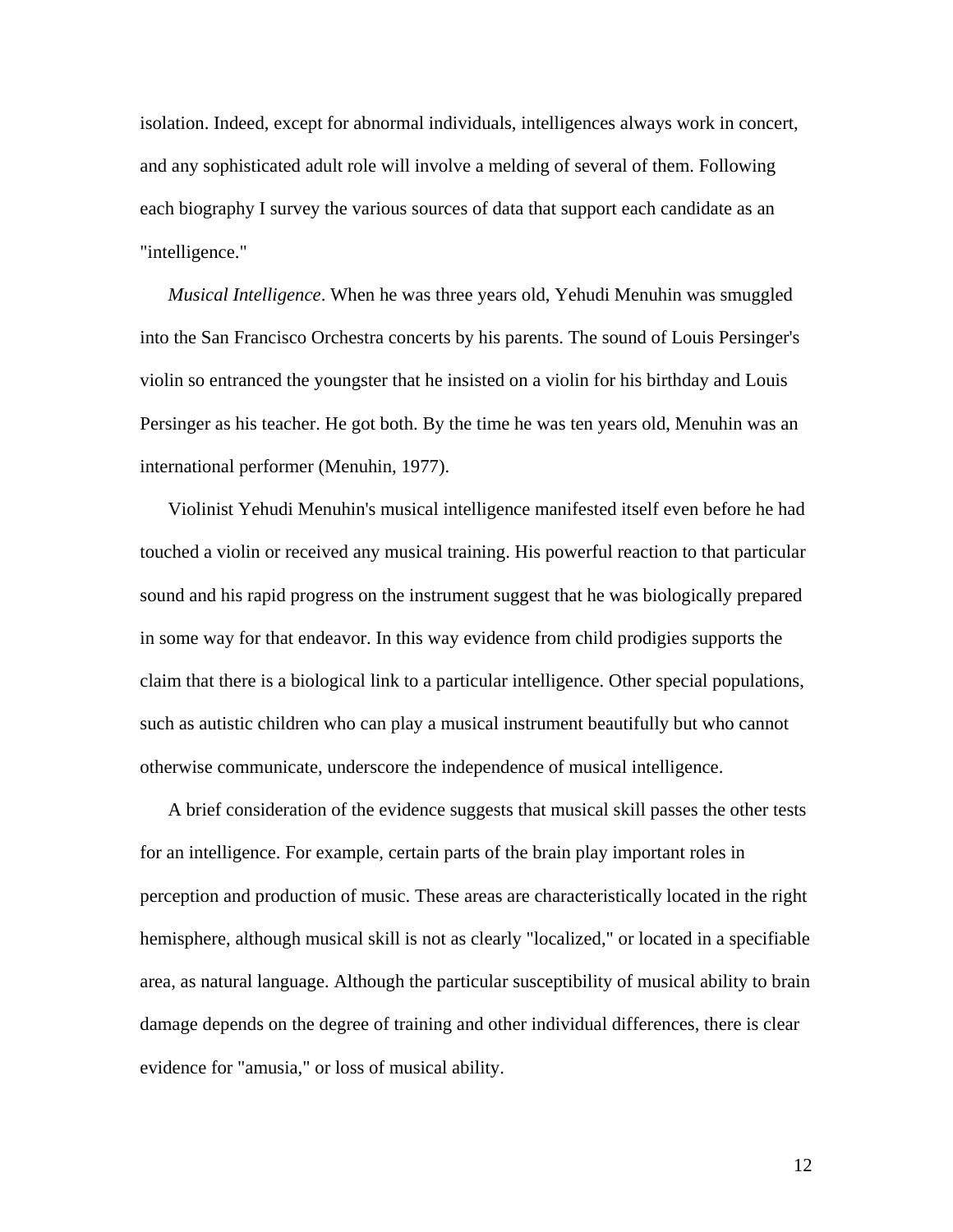Music apparently played an important unifying role in Stone Age (Paleolithic) societies. Birdsong provides a link to other species. Evidence from various cultures supports the notion that music is a universal faculty. Studies of infant development suggest that there is a "raw" computational ability in early childhood. Finally, musical notation provides an accessible and versatile symbol system. In short, evidence to support the interpretation of musical ability as an "intelligence" comes from many different sources. Even though musical skill is not typically considered an intellectual skill like mathematics, it qualifies under our criteria. By definition it deserves consideration; and in view of the data, its inclusion is empirically justified.

*Bodily-Kinesthetic Intelligence*. Fifteen-year-old Babe Ruth was playing catcher one game when his team was taking a "terrific beating." Ruth "burst out laughing" and criticized the pitcher loudly. Brother Mathias, the coach, called out, "All right, George, YOU pitch!" Ruth was stunned and nervous: "I never pitched in my life...I can't pitch." The moment was transformative, as Ruth recalls in his autobiography: "Yet, as I took the position, I felt a strange relationship between myself and that pitcher's mound. I felt, somehow, as if I had been born out there and that this was a kind of home for me." As sports history shows, he went on to become a great major league pitcher (and, of course, attained legendary status as a hitter) (Ruth, 1948, p. 17).

Like Menuhin, Babe Ruth was a prodigy who recognized his "instrument" immediately upon his first exposure to it. This recognition occurred in advance of formal training.

Control of bodily movement is, of course, localized in the motor cortex, with each hemisphere dominant or controlling bodily movements on the contra-lateral side. In right-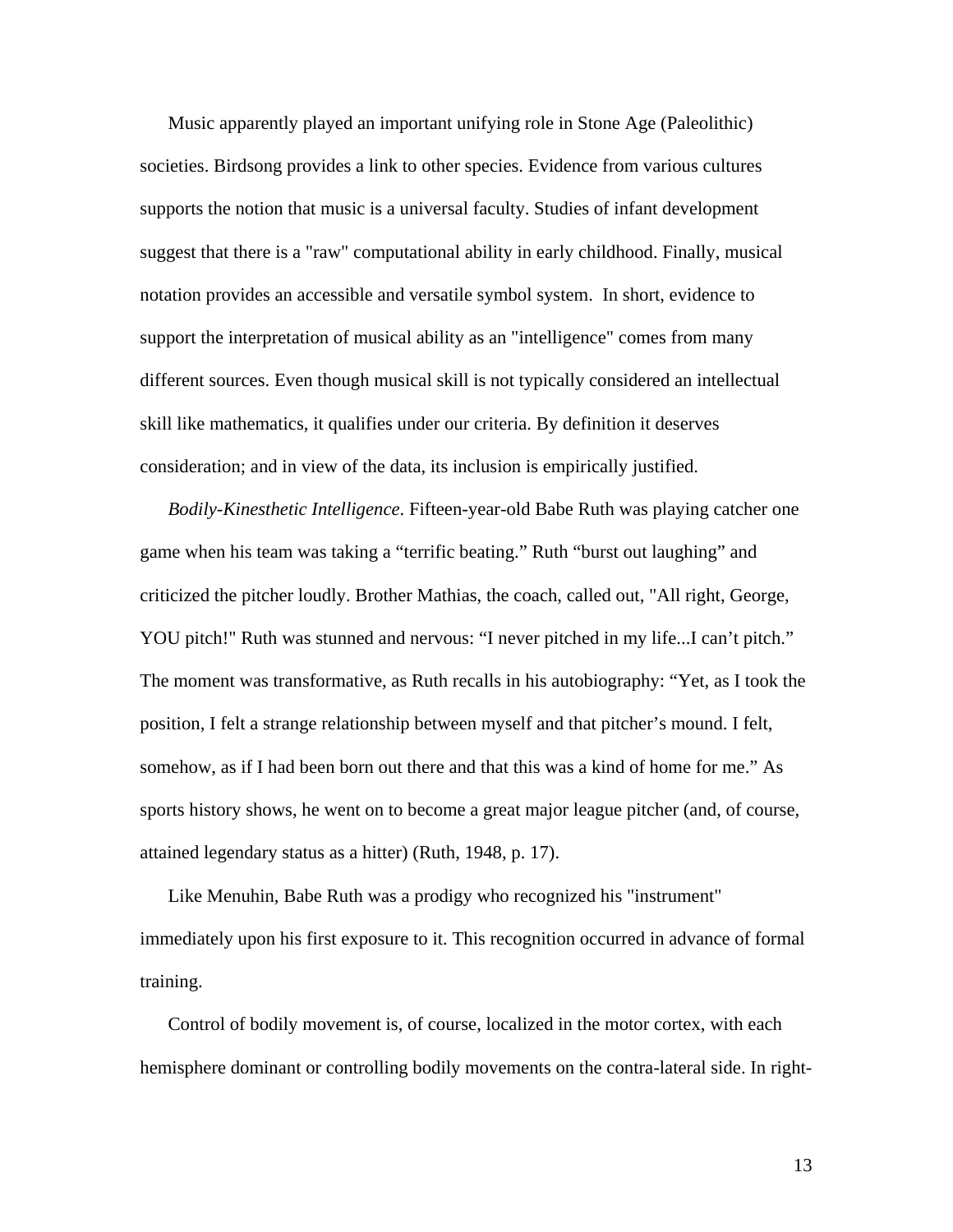handers, the dominance for such movement is ordinarily found in the left hemisphere. The ability to perform movements when directed to do so can be impaired even in individuals who can perform the same movements reflexively or on a non-voluntary basis. The existence of specific apraxia constitutes one line of evidence for a bodilykinesthetic intelligence.

The evolution of specialized body movements is of obvious advantage to the species, and in humans this adaptation is extended through the use of tools. Body movement undergoes a clearly defined developmental schedule in children; there is little question of its universality across cultures. Thus it appears that bodily-kinesthetic "knowledge" satisfies many of the criteria for an intelligence.

The consideration of bodily-kinesthetic knowledge as "problem solving" may be less intuitive. Certainly carrying out a mime sequence or hitting a tennis ball is not solving a mathematical equation. And yet, the ability to use one's body to express an emotion (as in a dance), to play a game (as in a sport), or to create a new product (as in devising an invention) is evidence of the cognitive features of body usage. The specific computations required to solve a particular bodily-kinesthetic problem, hitting a tennis ball, are summarized by Tim Gallwey:

In order to anticipate how and where to move the feet and whether to take the racket back on the forehand or backhand side, the brain must calculate within a fraction of a second the moment the ball leaves the server's racket approximately where it is going to land, and where the racket will intercept it. Into this calculation must be computed the initial velocity of the ball, combined with an input for the progressive decrease in velocity and the effect of wind and of spin, to say nothing of the complicated trajectories involved. Then, each of these factors must be recalculated after the bounce of the ball to anticipate the point where contact will be made by the racket. Simultaneously, muscle orders must be given—not just once, but constantly refined on updated information. Finally, the muscles have to respond in cooperation with one another... Contact is made at a precise point that depends on whether the order was given to hit down the line or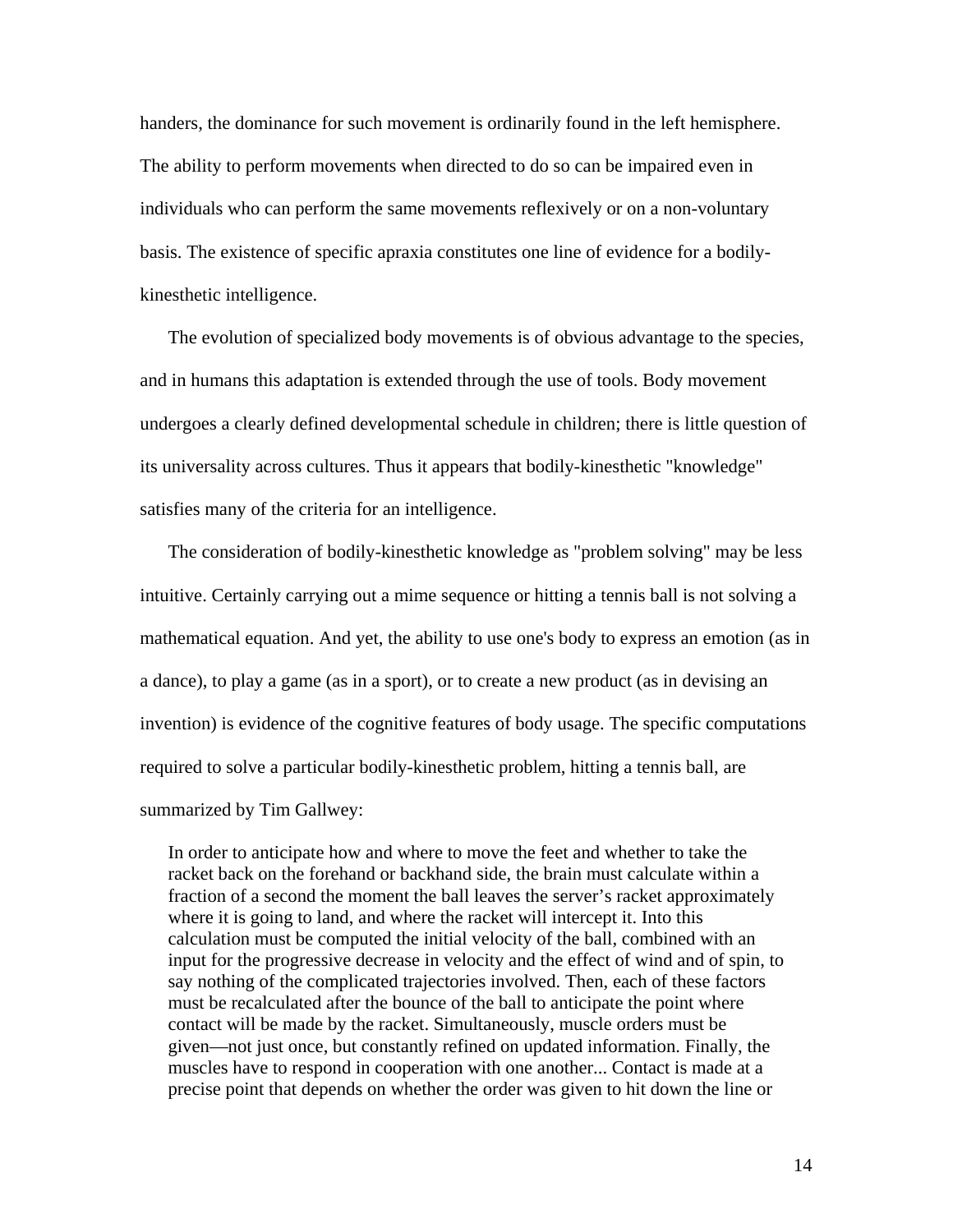cross-court, an order not given until after a split-second analysis of the movement and balance of the opponent....Even if you are returning the serve of an average player, you will have only about one second. Just to hit the ball is clearly a remarkable feat; to return it with consistency and accuracy is a mind-boggling achievement. Yet it is not uncommon. The truth is that everyone who inhabits a human body possesses a remarkable instrument (Gallwey, 1976, pp. 33-34).

*Logical-Mathematical Intelligence*. In 1983 Barbara McClintock won the Nobel Prize

in Medicine or Physiology for her work in microbiology. Her intellectual powers of deduction and observation illustrate one form of logical-mathematical intelligence that is often labeled "scientific thinking." One incident is particularly illuminating. While a researcher at Cornell in the 1920s, McClintock was faced one day with a problem: while theory predicted 50 percent pollen sterility in corn, her research assistant (in the "field") was finding plants that were only 25 to 30 percent sterile. Disturbed by this discrepancy, McClintock left the cornfield and returned to her office where she sat for half an hour, thinking:

Suddenly I jumped up and ran back to the (corn) field. At the top of the field (the others were still at the bottom) I shouted, "Eureka, I have it! I know what the 30% sterility is!"... They asked me to prove it. I sat down with a paper bag and a pencil and I started from scratch, which I had not done at all in my laboratory. It had all been done so fast; the answer came and I ran. Now I worked it out step by step—it was an intricate series of steps—and I came out with [the same result]. [They] looked at the material and it was exactly as I'd said it was; it worked out exactly as I had diagrammed it. Now, why did I know, without having done it on paper? Why was I so sure? (Keller, 1983, p. 104).

This anecdote illustrates two essential facts of the logical-mathematical intelligence. First, in the gifted individual, the process of problem solving is often remarkably rapid the successful scientist copes with many variables at once and creates numerous hypotheses that are each evaluated and then accepted or rejected in turn. The anecdote also underscores the nonverbal nature of the intelligence. A solution to a problem can be constructed before it is articulated. In fact, the solution process may be totally invisible,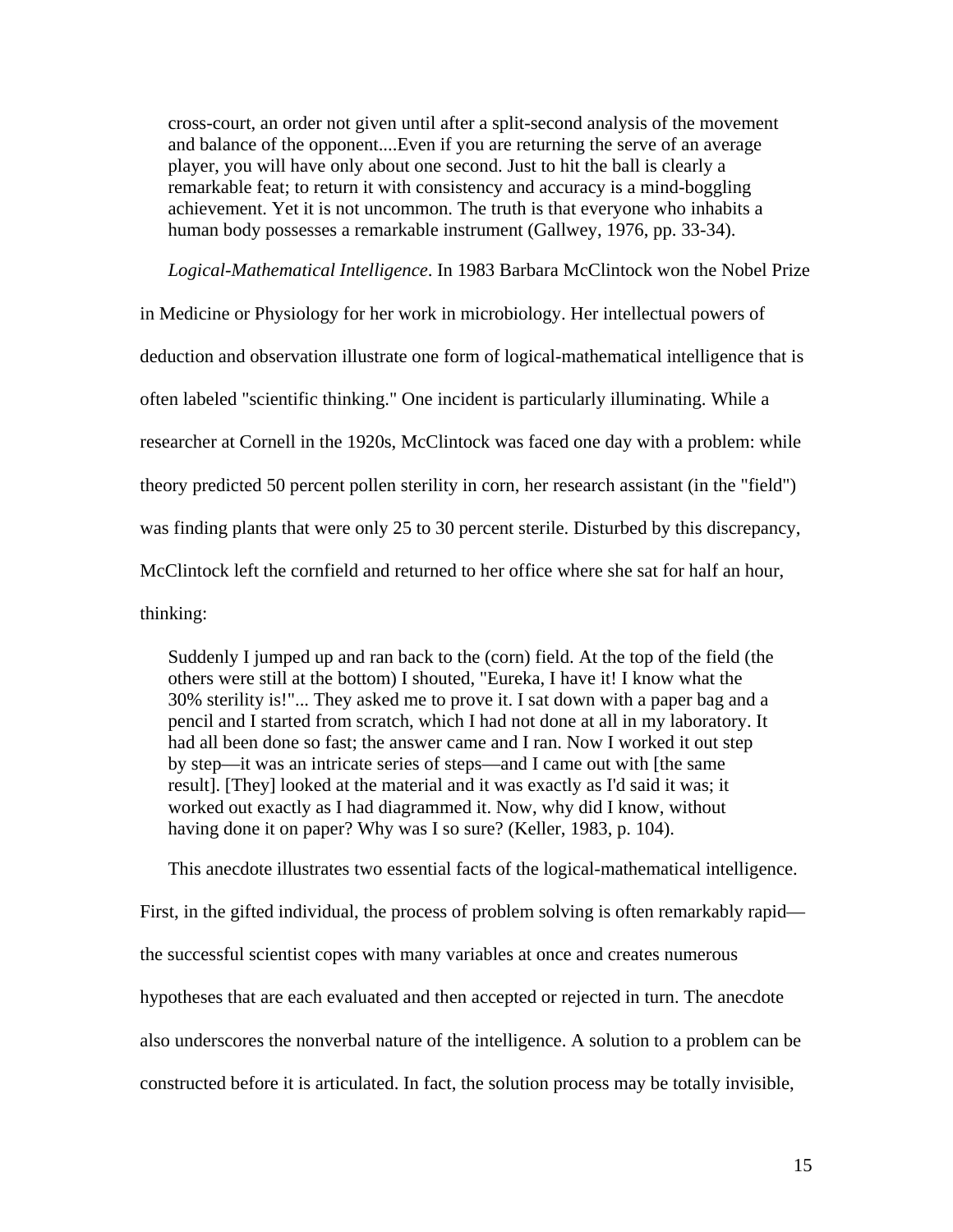even to the problem solver. This phenomenon need not imply, however, that discoveries of this sort—the familiar "aha!"—are mysterious, intuitive, or unpredictable. The fact that it happens more frequently to some people (e.g. Nobel Prize winners) suggests the opposite. We interpret this as the work of the logical-mathematical intelligence.

Along with the companion skill of language, logical-mathematical reasoning provides the principal basis for IQ tests. This form of intelligence has been thoroughly investigated by traditional psychologists, and it is the archetype of "raw intelligence" or the problemsolving faculty that purportedly cuts across domains. It is perhaps ironic, then, that the actual mechanism by which one arrives at a solution to a logical-mathematical problem is not as yet completely understood—and the processes involved in leaps like those described by McClintock remain mysterious.

Logical-mathematical intelligence is supported as well by empirical criteria. Certain areas of the brain are more prominent in mathematical calculation than others; indeed recent evidence suggests that the linguistic areas in the frontotemporal lobes are more important for logical deduction, the visuospatial areas in bilateral parietofrontal lobes for numerical calculation (Houde & Tzourio-Mazoyer, 2003). There are savants who perform great feats of calculation even though they remain tragically deficient in most other areas. Child prodigies in mathematics abound. The development of this intelligence in children has been carefully documented by Jean Piaget and other psychologists.

*Linguistic Intelligence*. At the age of ten, T. S. Eliot created a magazine called *Fireside* to which he was the sole contributor. In a three-day period during his winter vacation, he created eight complete issues. Each one included poems, adventure stories, a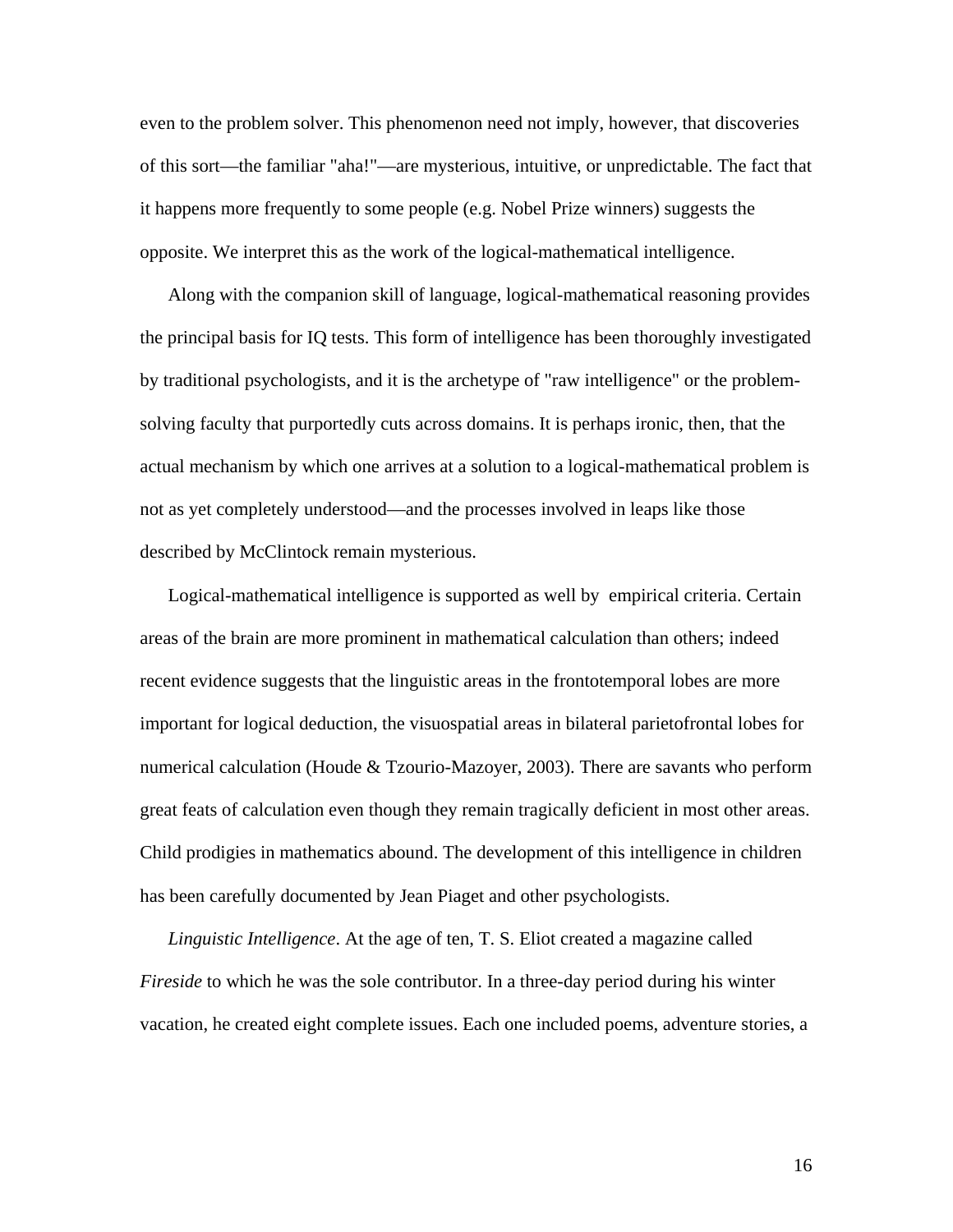gossip column, and humor. Some of this material survives, and it displays the talent of the poet (see Soldo, 1982).

As with the logical intelligence, calling linguistic skill an "intelligence" is consistent with the stance of traditional psychology. Linguistic intelligence also passes our empirical tests. For instance, a specific area of the brain, called Broca's Area, is responsible for the production of grammatical sentences. A person with damage to this area can understand words and sentences quite well but has difficulty putting words together in anything other than the simplest of sentences. At the same time, other thought processes may be entirely unaffected.

The gift of language is universal, and its rapid and unproblematic development in most children is strikingly constant across cultures. Even in deaf populations where a manual sign language is not explicitly taught, children will often "invent" their own manual language and use it surreptitiously! We thus see how an intelligence may operate independently of a specific input modality or output channel.

*Spatial Intelligence*. Navigation around the Caroline Islands in the South Seas is accomplished by native sailors without instruments. The position of the stars, as viewed from various islands, the weather patterns, and water color are the principal sign posts. Each journey is broken into a series of segments; and the navigator learns the position of the stars within each of these segments. During the actual trip the navigator must envision mentally a reference island as it passes under a particular star. From that he computes the number of segments completed, the proportion of the trip remaining, and any corrections in heading that are required. The navigator cannot see the islands as he sails along;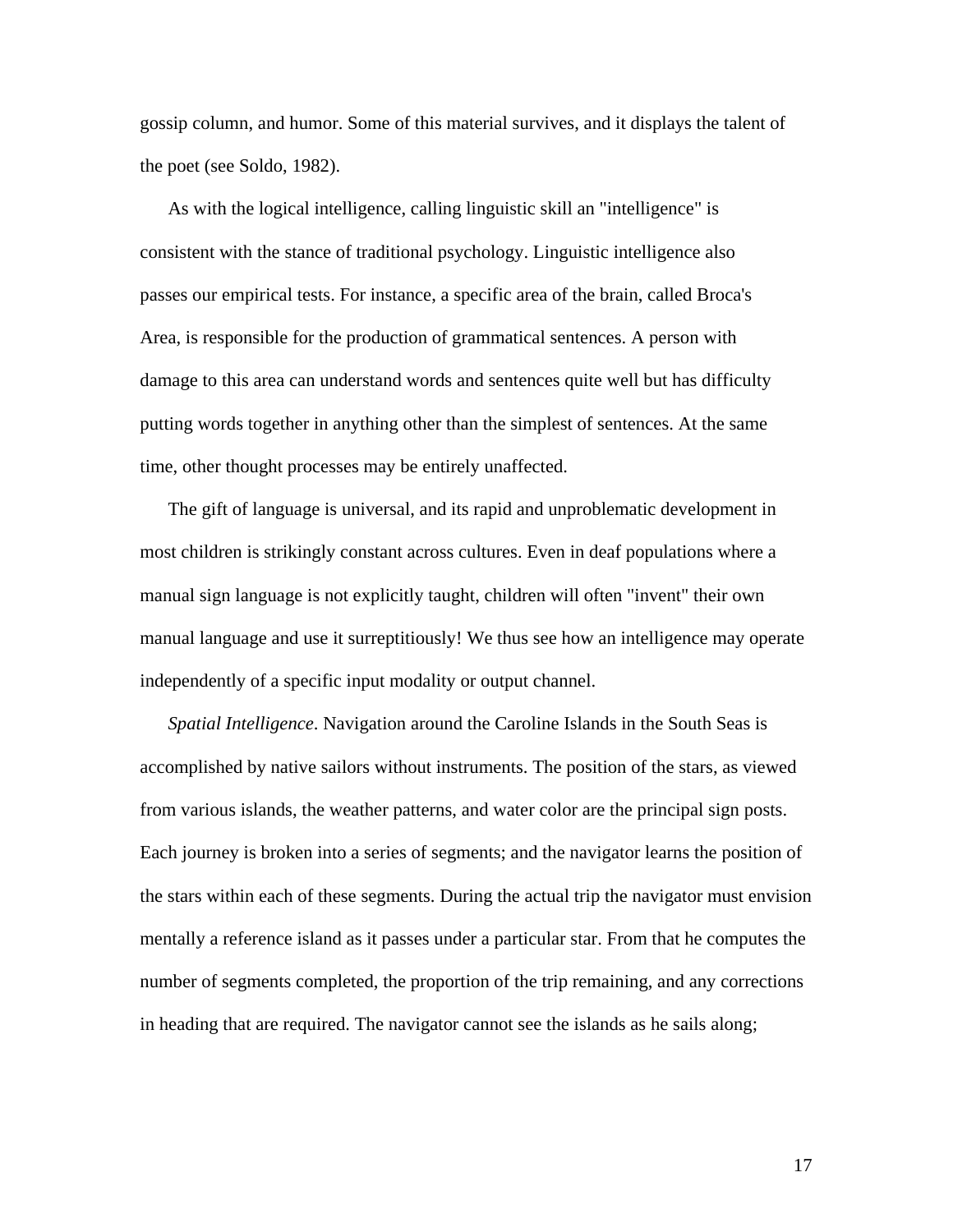instead he maps their locations in his mental "picture" of the journey (see Gladwin, 1970).

Spatial problem solving is required for navigation and in the use of the notational system of maps. Other kinds of spatial problem solving are brought to bear in visualizing an object seen from a different angle and in playing chess. The visual arts also employ this intelligence in the use of space.

Evidence from brain research is clear and persuasive. Just as the middle regions of the left cerebral cortex have, over the course of evolution, been selected as the site of linguistic processing in right-handed persons, the posterior regions of the right cerebral cortex prove most crucial for spatial processing. Damage to these regions causes impairment of the ability to find one's way around a site, to recognize faces or scenes, or to notice fine details.

Blind populations provide an illustration of the distinction between the spatial intelligence and visual perception. A blind person can recognize shapes by an indirect method: running a hand along the object translates into length of time of movement, which in turn is translated into the size of the object. For the blind person, the perceptual system of the tactile modality parallels the visual modality in the seeing person. The analogy between the spatial reasoning of the blind and the linguistic reasoning of the deaf is notable.

There are few child prodigies among visual artists, but there are savants like Nadia (Selfe, 1977). Despite a condition of severe autism, this preschool child made drawings of the most remarkable representational accuracy and finesse.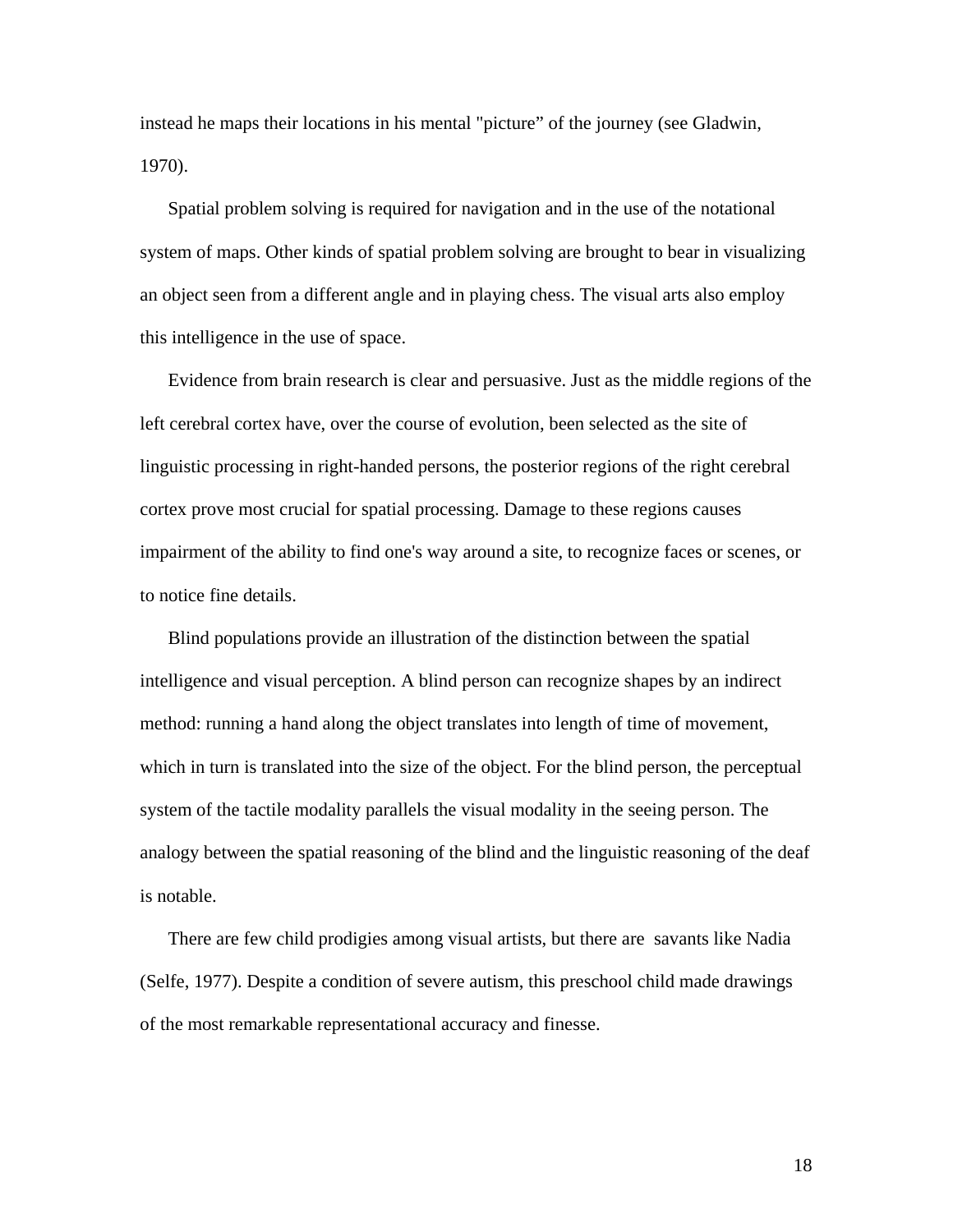*Interpersonal Intelligence*. With little formal training in special education and nearly blind herself, Anne Sullivan began the intimidating task of instructing a blind and deaf seven-year-old, Helen Keller. Sullivan's efforts at communication were complicated by the child's emotional struggle with the world around her. At their first meal together, this scene occurred:

Annie did not allow Helen to put her hand into Annie's plate and take what she wanted, as she had been accustomed to do with her family. It became a test of wills—hand thrust into plate, hand firmly put aside. The family, much upset, left the dining room. Annie locked the door and proceeded to eat her breakfast while Helen lay on the floor kicking and screaming, pushing and pulling at Annie's chair. [After half an hour] Helen went around the table looking for her family. She discovered no one else was there and that bewildered her. Finally, she sat down and began to eat her breakfast, but with her hands. Annie gave her a spoon. Down on the floor it clattered, and the contest of wills began anew (Lash, 1980, p. 52).

Anne Sullivan sensitively responded to the child's behavior. She wrote home: "The greatest problem I shall have to solve is how to discipline and control her without breaking her spirit. I shall go rather slowly at first and try to win her love." In fact, the first "miracle" occurred two weeks later, well before the famous incident at the pump house. Annie had taken Helen to a small cottage near the family's house, where they could live alone. After seven days together, Helen's personality suddenly underwent a change—the therapy had worked: "My heart is singing with joy this morning. A miracle has happened! The wild little creature of two weeks ago has been transformed into a gentle child" (Lash, 1980, p. 54).

It was just two weeks after this that the first breakthrough in Helen's grasp of language occurred; and from that point on, she progressed with incredible speed. The key to the miracle of language was Anne Sullivan's insight into the person of Helen Keller.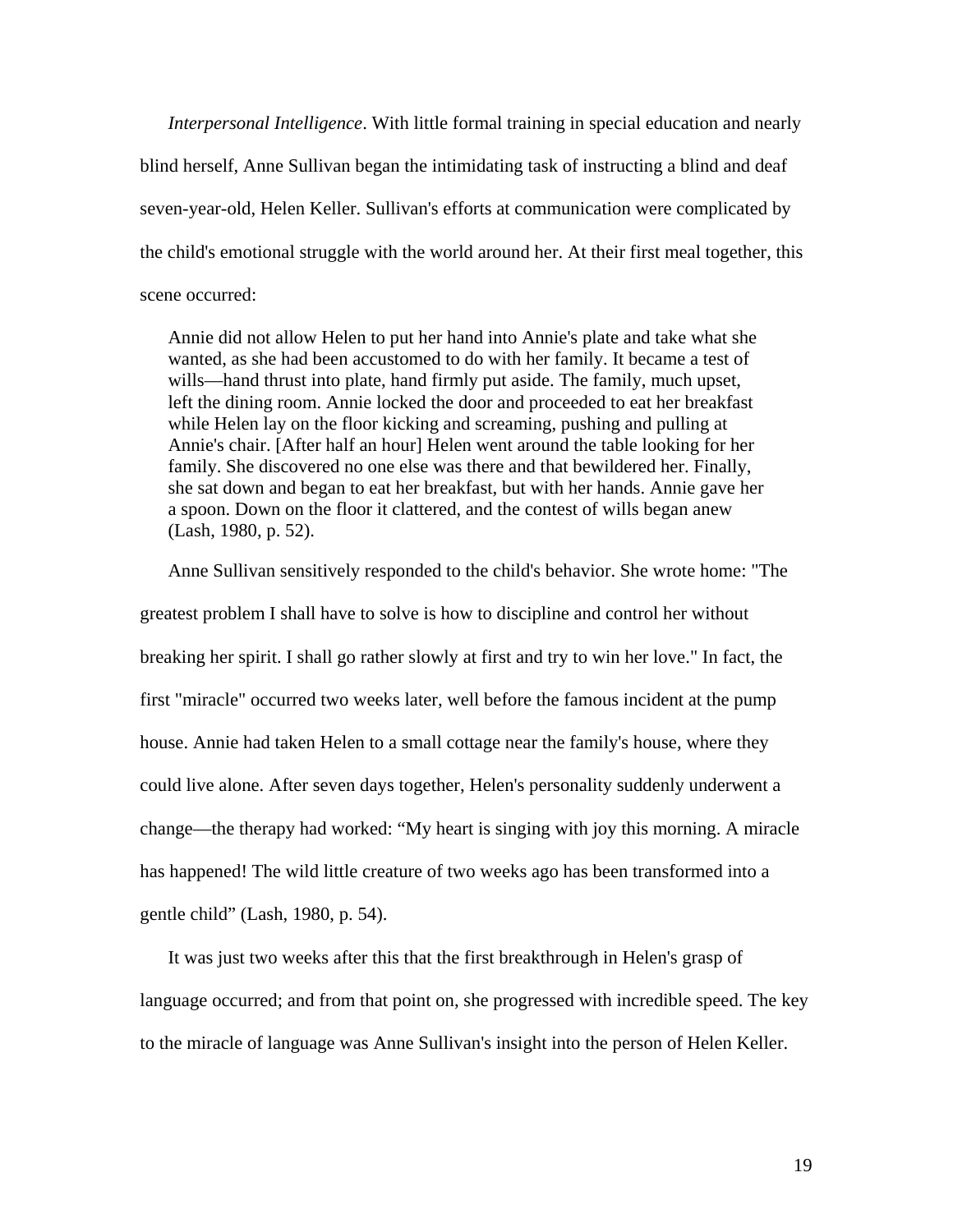Interpersonal intelligence builds on a core capacity to notice distinctions among others—in particular, contrasts in their moods, temperaments, motivations, and intentions. In more advanced forms, this intelligence permits a skilled adult to read the intentions and desires of others, even when they have been hidden. This skill appears in a highly sophisticated form in religious or political leaders, salespersons, marketers, teachers, therapists, and parents. The Helen Keller-Anne Sullivan story suggests that this interpersonal intelligence does not depend on language. All indices in brain research suggest that the frontal lobes play a prominent role in interpersonal knowledge. Damage in this area can cause profound personality changes while leaving other forms of problem solving unharmed— after such an injury, a person is often not the "same person."

Alzheimer's disease, a form of presenile dementia, appears to attack posterior brain zones with a special ferocity, leaving spatial, logical, and linguistic computations severely impaired. Yet, Alzheimer's patients will often remain well groomed, socially proper, and continually apologetic for their errors. In contrast, Pick's disease, another variety of presenile dementia that is localized in more frontal regions of the cortex, entails a rapid loss of social graces.

Biological evidence for interpersonal intelligence encompasses two additional factors often cited as unique to humans. One factor is the prolonged childhood of primates, including the close attachment to the mother. In those cases where the mother (or a substitute figure) is not available and engaged, normal interpersonal development is in serious jeopardy. The second factor is the relative importance in humans of social interaction. Skills such as hunting, tracking, and killing in prehistoric societies required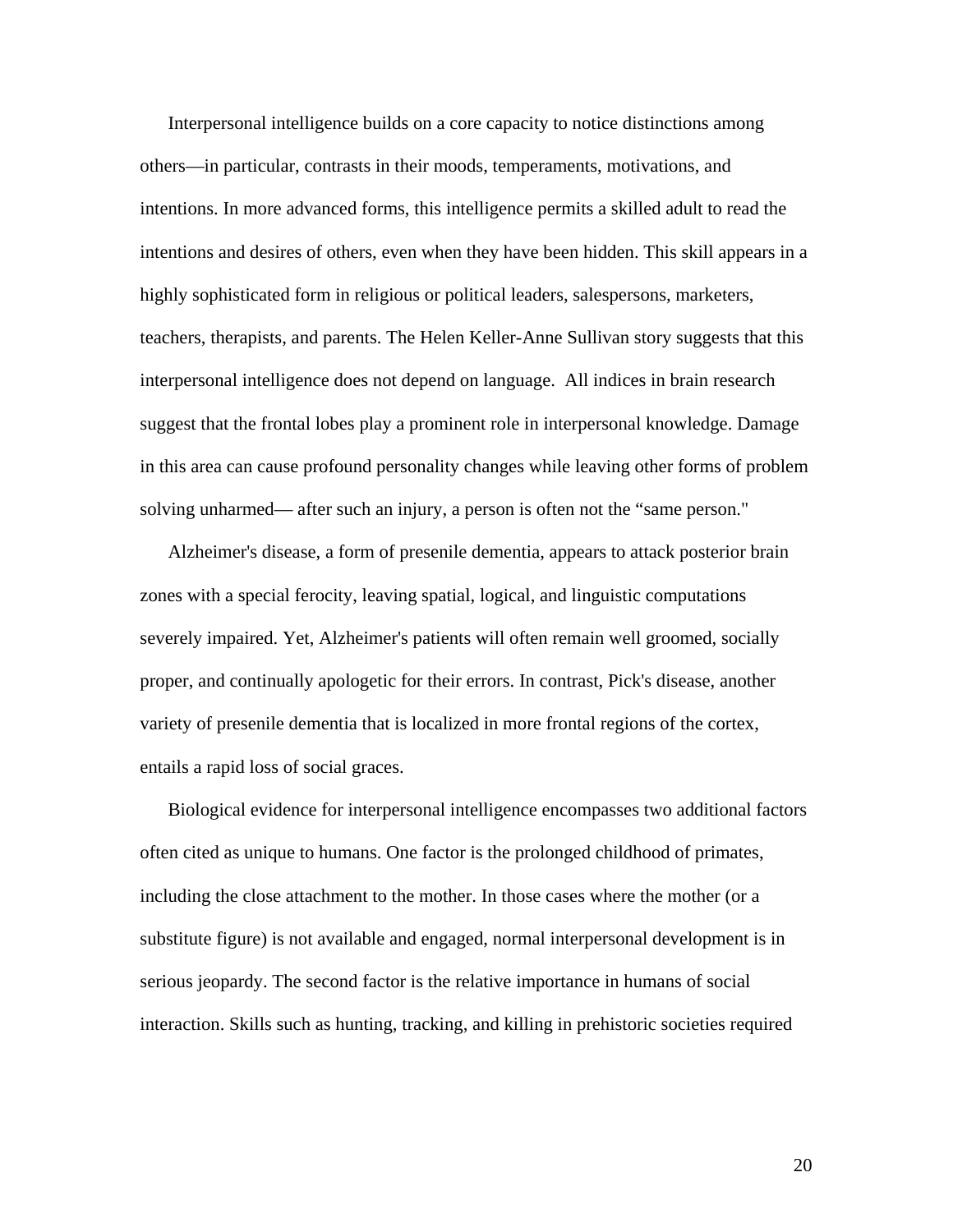participation and cooperation of large numbers of people. The need for group cohesion,

leadership, organization, and solidarity follows naturally from this.

*Intrapersonal Intelligence*. In an essay called "A Sketch of the Past," written almost as a diary entry, Virginia Woolf discusses the "cotton wool of existence"—the various mundane events of life. She contrasts this "cotton wool" with three specific and poignant memories from her childhood: a fight with her brother, seeing a particular flower in the garden, and hearing of the suicide of a past visitor:

These are three instances of exceptional moments. I often tell them over, or rather they come to the surface unexpectedly. But now for the first time I have written them down, and I realize something that I have never realized before. Two of these moments ended in a state of despair. The other ended, on the contrary, in a state of satisfaction.

The sense of horror (in hearing of the suicide) held me powerless. But in the case of the flower, I found a reason; and was thus able to deal with the sensation. I was not powerless.

Though I still have the peculiarity that I receive these sudden shocks, they are now always welcome; after the first surprise, I always feel instantly that they are particularly valuable. And so I go on to suppose that the shock-receiving capacity is what makes me a writer. I hazard the explanation that a shock is at once in my case followed by the desire to explain it. I feel that I have had a blow; but it is not, as I thought as a child, simply a blow from an enemy hidden behind the cotton wool of daily life; it is or will become a revelation of some order; it is a token of some real thing behind appearances; and I make it real by putting it into words (Woolf, 1976, pp. 69-70).

This quotation vividly illustrates the intrapersonal intelligence—knowledge of the internal aspects of a person: access to one's own feeling life, one's range of emotions, the capacity to effect discriminations among these emotions and eventually to label them and to draw upon them as a means of understanding and guiding one's own behavior. A person with good intrapersonal intelligence has a viable and effective model of himself or herself—one that would be consistent with a description constructed by careful observers who know that person intimately. Since this intelligence is the most private, it requires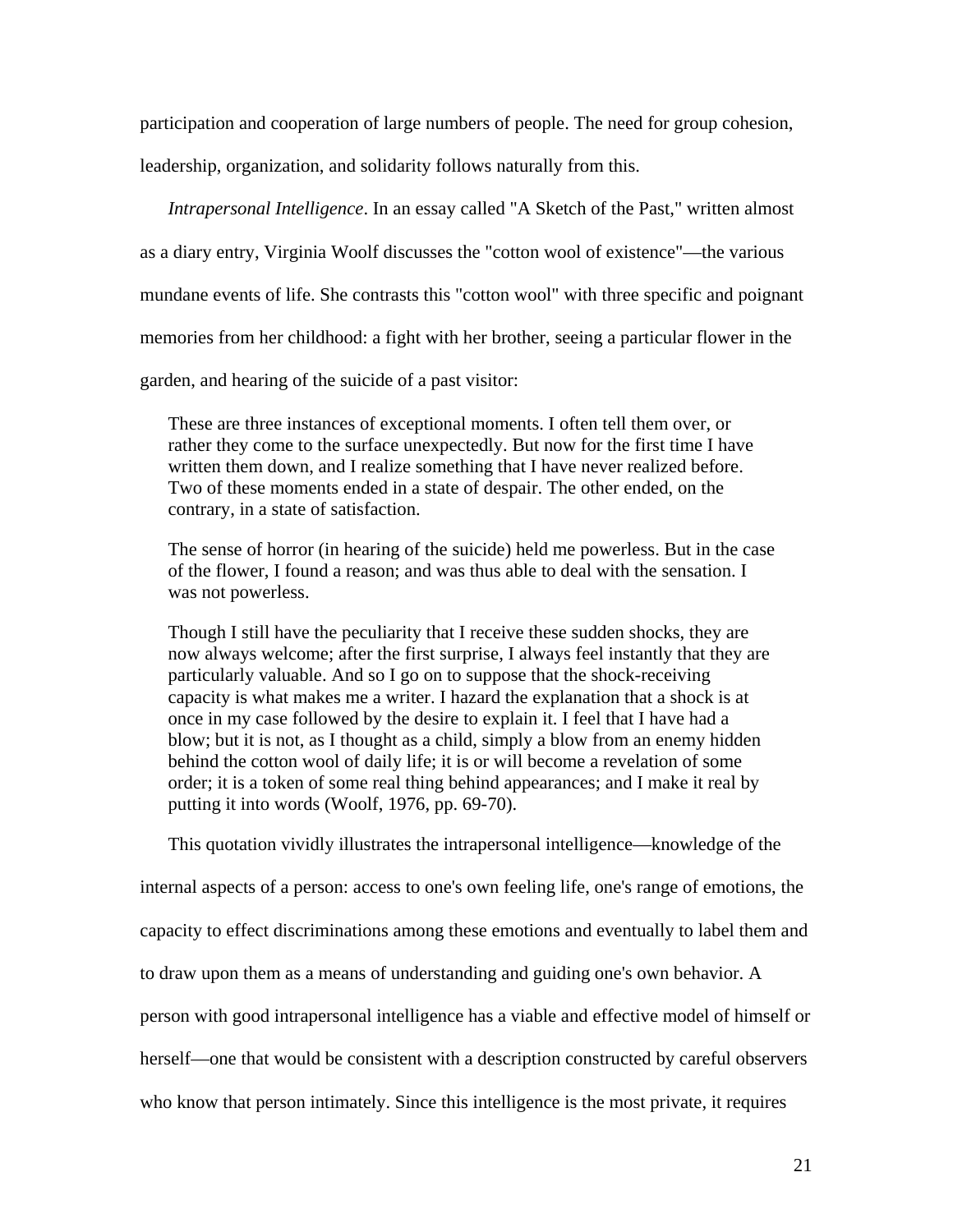evidence from language, music, or some other more expressive form of intelligence if the observer is to detect it at work. In the above quotation, for example, linguistic intelligence serves as a medium in which to observe intrapersonal knowledge in operation.

We see the familiar criteria at work in the intrapersonal intelligence. As with the interpersonal intelligence, the frontal lobes play a central role in personality change. Injury to the lower area of the frontal lobes is likely to produce irritability or euphoria; while injury to the higher regions is more likely to produce indifference, listlessness, slowness, and apathy—a kind of depressive personality. In such "frontal-lobe" individuals, the other cognitive functions often remain preserved. In contrast, among aphasics who have recovered sufficiently to describe their experiences, we find consistent testimony: while there may have been a diminution of general alertness and considerable depression about the condition, the individual in no way felt himself to be a different person. He recognized his own needs, wants, and desires and tried as best he could to achieve them.

The autistic child is a prototypical example of an individual with impaired intrapersonal intelligence; indeed, the child may not even be able to refer to himself. At the same time, such children may exhibit remarkable abilities in the musical, computational, spatial, mechanical and other non-personal realms.

Evolutionary evidence for an intrapersonal faculty is more difficult to come by, but we might speculate that the capacity to transcend the satisfaction of instinctual drives is relevant. This potential becomes increasingly important in a species not perennially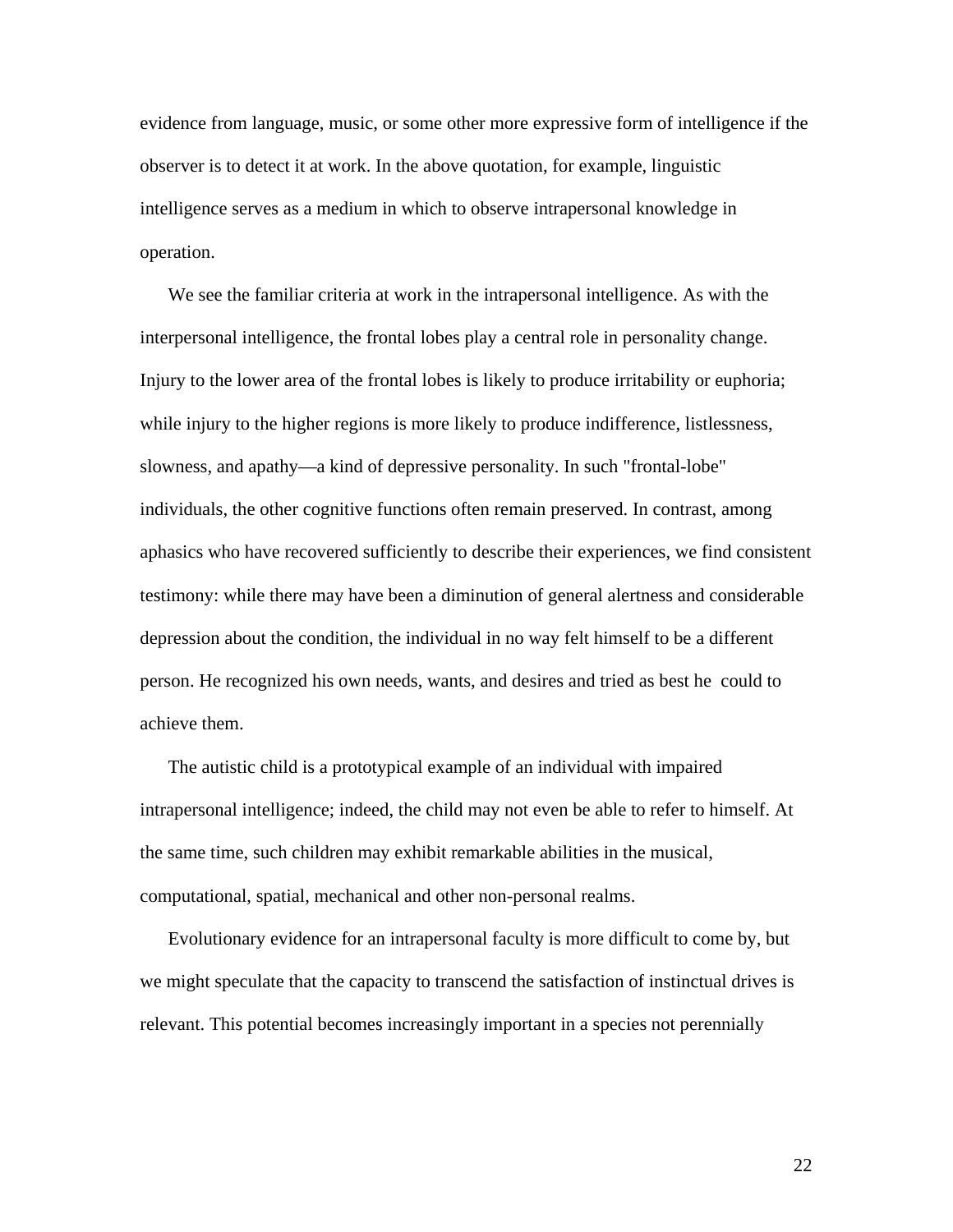involved in the struggle for survival. The neural structures that permit consciousness probably form the basis on which self-consciousness is constructed.

In sum, then, both interpersonal and intrapersonal faculties pass the tests of an intelligence. They both feature problem-solving capacities with significance for the individual and the species. Interpersonal intelligence allows one to understand and work with others. Intrapersonal intelligence allows one to understand and work with oneself. In the individual's sense of self, one encounters a melding of interpersonal and intrapersonal components. Indeed, the sense of self emerges as one of the most marvelous of human inventions—a symbol that represents all kinds of information about a person and that is at the same time an invention that all individuals construct for themselves.

#### **Newly Identified Intelligences**

For the first ten years after I proposed the theory of multiple intelligences, I resisted any temptation to alter the theory. Many individuals proposed candidate intelligences humor intelligence, cooking intelligence, sexual intelligence. One of my students quipped that I would never recognize those intelligences, because I lacked them myself.

Two events impelled me to consider additional intelligences. Once I spoke about the theory to a group of historian of scientists. After the conclusion of my talk, a short, elderly man approached and said, "You will never explain Charles Darwin with the set of intelligences that you proposed." The commentator was none other than Ernst Mayr, probably Darwin's successor as the most important 20th century authority on evolution.

The other event was the frequent assertion that there was a spiritual intelligence, and the occasional assertion that I had identified a spiritual intelligence. In fact, neither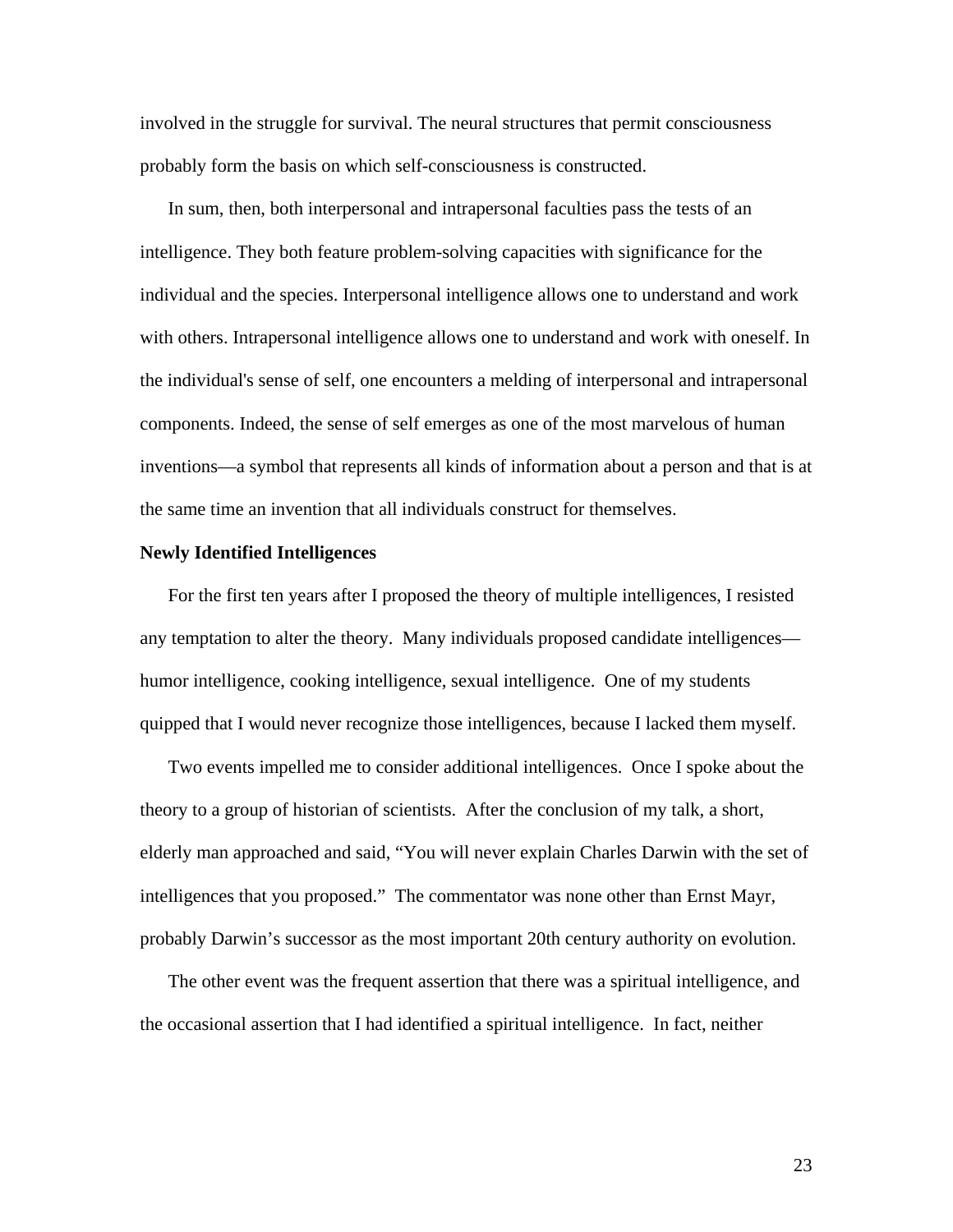statement was true. But these experiences motivated me to consider whether there is evidence for either a naturalist or a spiritual intelligence.

This inquiry led to very different conclusions. In the first case, the evidence for the existence of a naturalist intelligence is surprisingly persuasive. Human beings like biologists Charles Darwin or E. O. Wilson and ornithologists like John James Audubon or Roger Tory Peterson excel at the capacity to identify one species from another. An individual with a high degree of naturalist intelligence is keenly aware of how to distinguish from one another the diverse, plants, animals, mountains, and cloud configurations in her ecological niche. While we tend to think of these capacities as visual, the recognition of birdsong or whale calls entails auditory perception. The Dutch naturalist Geermat Vermij, who is blind, depends on his sense of touch.

On the eight criteria of an intelligence, the naturalist intelligence scores well. There are the core capacities to recognize instances as members of a species; the evolutionary history where survival often depends on recognizing conspecifics and on avoiding predators; young children easily make distinctions in the naturalist world—indeed, some five-year-olds are better at distinguishing among dinosaur species than are their parents or grandparents.

When one assumes the cultural or brain lenses, interesting phenomena emerge. Nowadays, few persons in the developed world are directly dependent on naturalist intelligence. We simply go to the grocery store or order groceries on the phone or via the Internet. And yet I suggest that our entire consumer culture is based on the naturalist intelligence. Those are the capacities on which we draw when we are drawn to one car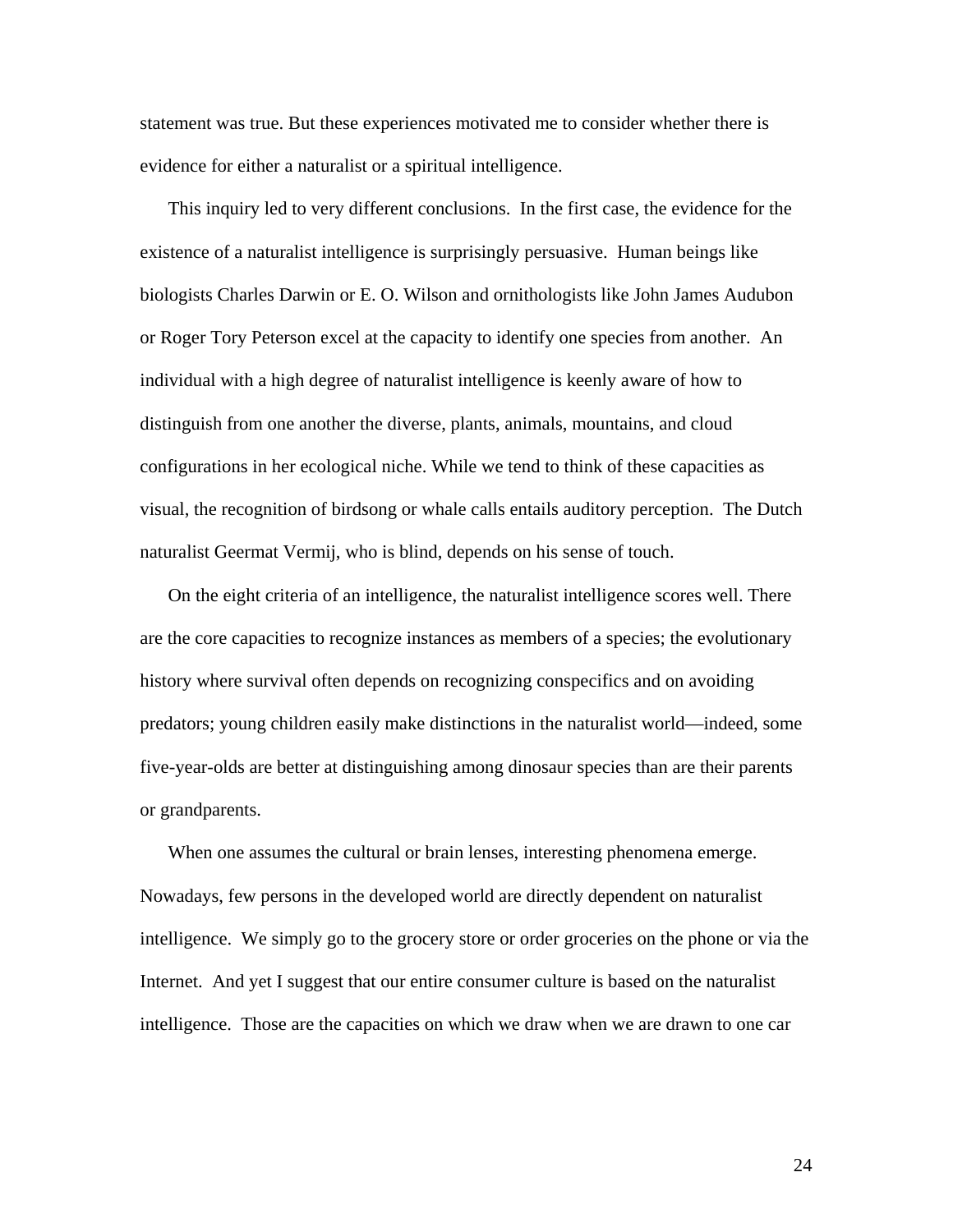rather than another, or when we select for purchase one pair of sneakers or gloves rather than another.

The study of brain damage provides intriguing evidence of individuals who are able to recognize and name inanimate objects but who lose the capacity to identify living things; less often, one encounters the opposite pattern, where individuals are able to recognize and name animate entities but fail with artificial (man-made) objects. It is probably the case that these capacities entail different perceptual mechanisms (Euclidean geometry operates in the world of artifacts but not in the world of nature) and different experiential bases (we operate on inanimate objects and tools in ways quite different from the ways that we interact with living beings).

My review of the evidence on spirituality proved less straightforward. Individuals have very strong views on religion and spirituality, particularly in the contemporary United States. For many people, experiences of the spirit are the most important ones; they assume that a spiritual intelligence not only exists but represents the highest achievement of human beings. Still others, and particularly those of a scientific bent, cannot take seriously any discussion of the spirit or the soul; it smacks of mysticism. And they may be deeply skeptical about God and religion—especially so in the academy. Asked why I did not instantly endorse a spiritual or religious intelligence, I once quipped, "If I did so, it would please my friends—but it would please my enemies even more!"

Quips are no substitute for scholarship. I devoted the better part of a year to reviewing the evidence for and against a spiritual intelligence. I concluded that at least two facets of spirituality were quite remote from my conception of an intelligence. First, I do not believe that an intelligence should be confounded with an individual's phenomenological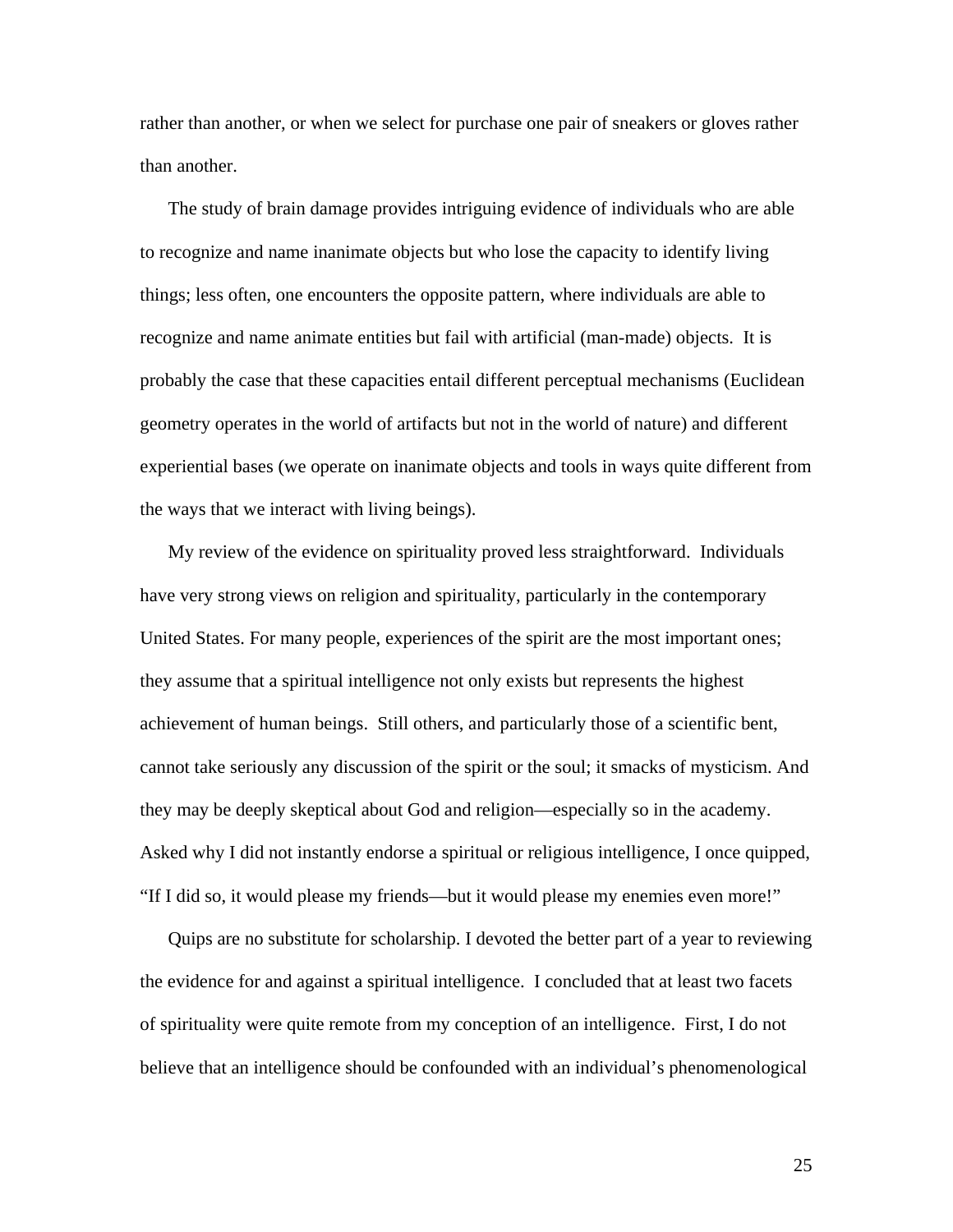experience. For most observers, spirituality entails a certain set of visceral reactions—for example, a feeling that one is in touch with a higher being or "at one" with the world. Such feelings may be fine, but I do not see them as valid indicators of an intelligence. A person with a high degree of mathematical intelligence may undergo feelings of "flow" when she solves a difficult problem. But she is equally mathematically intelligent even if she reports no such phenomenological reaction.

Second, for many individuals, spirituality is indissociable from a belief in religion/God generally, or even from allegiance to a particular faith or sect. "Only a real Jew/Catholic/Muslim/Protestant is a spiritual being" is the explicit or implicit message. This requirement makes me uncomfortable and takes us far from the initial set of criteria for an intelligence.

But if a spiritual intelligence does not qualify on my criteria, one facet of spirituality seems a promising candidate. I call it the existential intelligence—sometimes described as "the intelligence of big questions." This candidate intelligence is based on the human proclivity to ponder the most fundamental questions of existence. Why do we live? Why do we die? Where do we come from? What is going to happen to us? What is love? Why do we make war? I sometimes say that these are questions that transcend perception; they concern issues that are too big or too small to be perceived by our five principal sensory systems.

Somewhat surprisingly, the existential intelligence does reasonably well in terms of our criteria. Certainly, there are individuals—philosophers, religious leaders, the most impressive statesman—who come to mind as high-end embodiments of existential intelligence. Existential issues arise in every culture—in religion, philosophy, art, and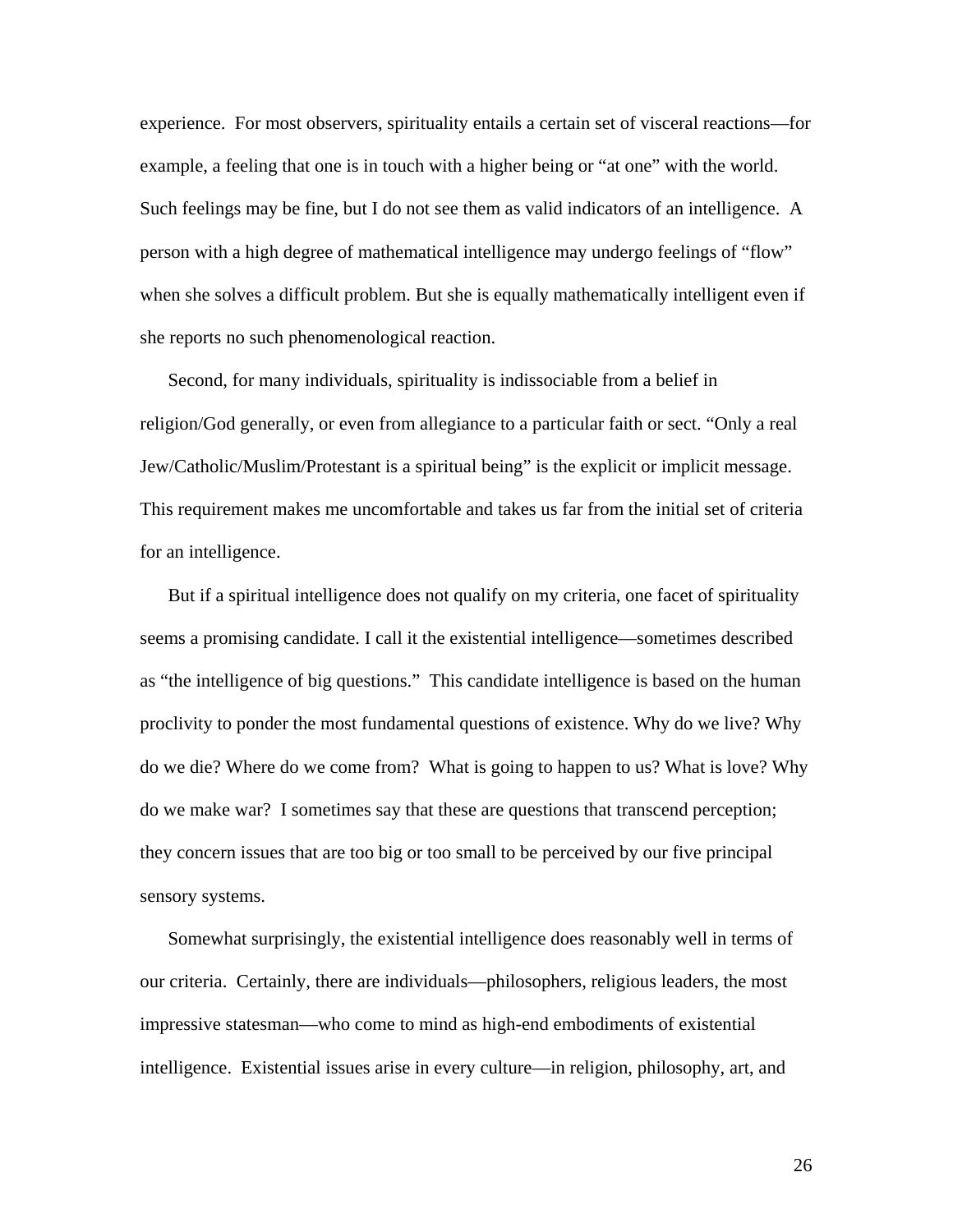the more mundane stories, gossip, and media presentations of everyday life. Certainly, in any society where questioning is tolerated, children raise these existential questions from an early age—though they do not always listen acutely to the answers! Moreover, the myths and fairy tales that they gobble up speak to their fascination with existential questions.

My hesitation in declaring a full-blown existential intelligence comes from the dearth, so far, of evidence that parts of the brain are concerned particularly with these deep issues of existence. It could be that there are regions—for example, in the inferotemporal lobe that are particularly crucial for dealing with the Big Questions. However, it is also possible that existential questions are just part of a broader philosophical mind—or that they are simply the more emotionally laden of the questions that individuals routinely pose. In the latter instances, my conservative nature dictates caution in giving the ninth place of honor to existential intelligence. I do mention this candidate intelligence in passing, but, in homage to a famous film by Federico Fellini, I shall continue for the time being to speak of "8 ½ Intelligences."

# **The Unique Contributions of the Theory**

As human beings, we all have a repertoire of skills for solving different kinds of problems. My investigation began, therefore, with a consideration of these problems, the contexts in which they are found, and the culturally significant products that are the outcome. I did not approach "intelligence" as a reified human faculty that is brought to bear in literally any problem setting; rather, I began with the problems that humans solve and the products that they cherish. In a sense I then worked back to the "intelligences" that must be responsible.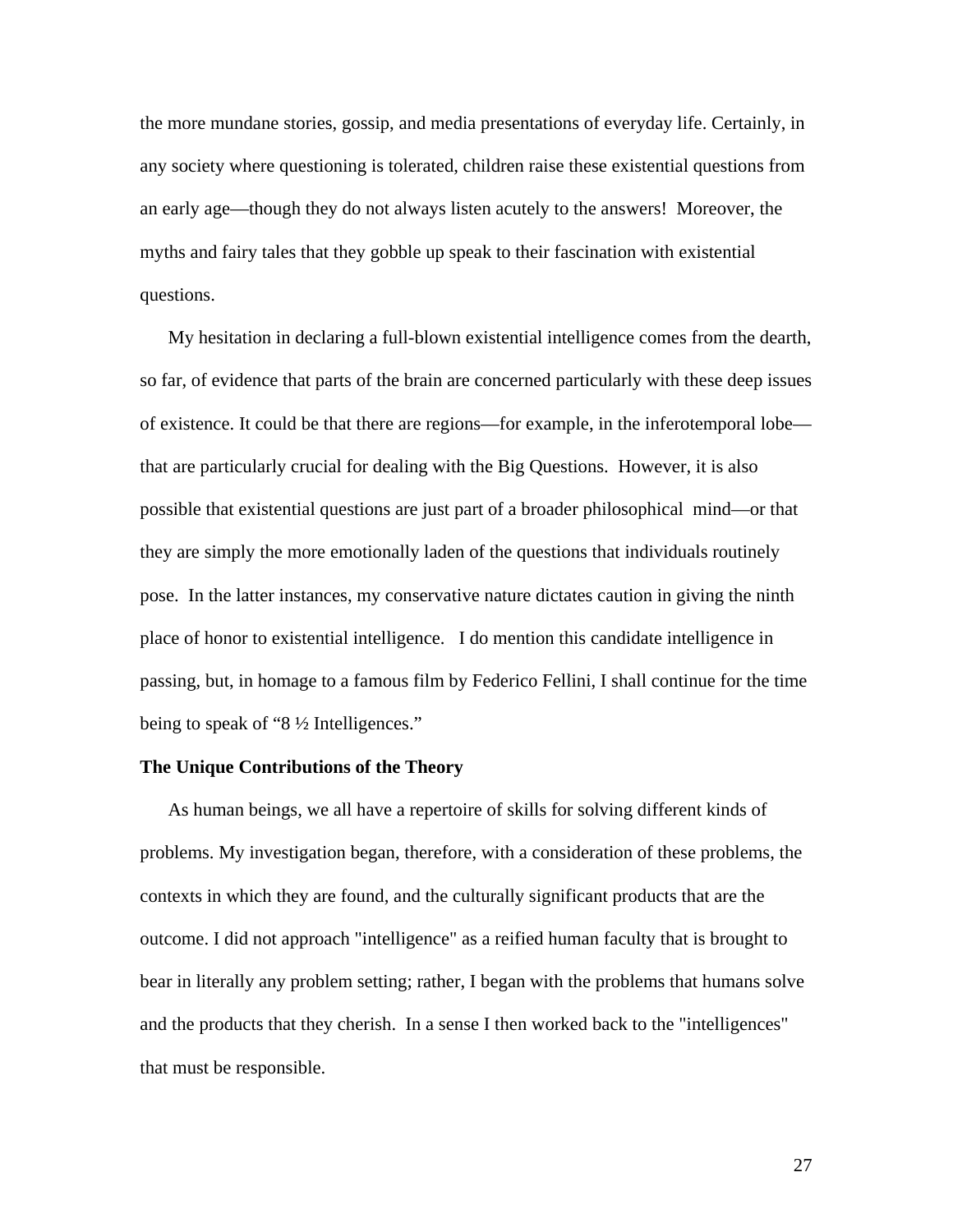Evidence from brain research, human development, evolution, and cross-cultural comparisons was brought to bear in our search for the relevant human intelligences: a candidate was included only if reasonable evidence to support its membership was found across these diverse fields. Again, this tack differs from the traditional one: since no candidate faculty is necessarily an intelligence, I could choose on a motivated basis. In the traditional approach to "intelligence," there is no opportunity for this type of empirical decision.

My belief is that these multiple human faculties, the intelligences, are to a significant extent independent of one another. Research with brain-damaged adults repeatedly demonstrates that particular faculties can be lost while others are spared. This independence of intelligences implies that a particularly high level of ability in one intelligence, say mathematics, does not require a similarly high level in another intelligence, like language or music. This independence of intelligences contrasts sharply with traditional measures of IQ that find high correlations among test scores. I speculate that the usual correlations among subtests of IQ tests come about because all of these tasks in fact measure the ability to respond rapidly to items of a logical-mathematical or linguistic sort; these correlations might be substantially reduced if one were to survey in a contextually appropriate way—what I call "intelligence-fair assessment"—the full range of human problem-solving skills.

Until now, I may appear to have suggested that adult roles depend largely on the flowering of a single intelligence. In fact, however, nearly every cultural role of any degree of sophistication requires a combination of intelligences. Thus, even an apparently straightforward role, like playing the violin, transcends a reliance on musical intelligence.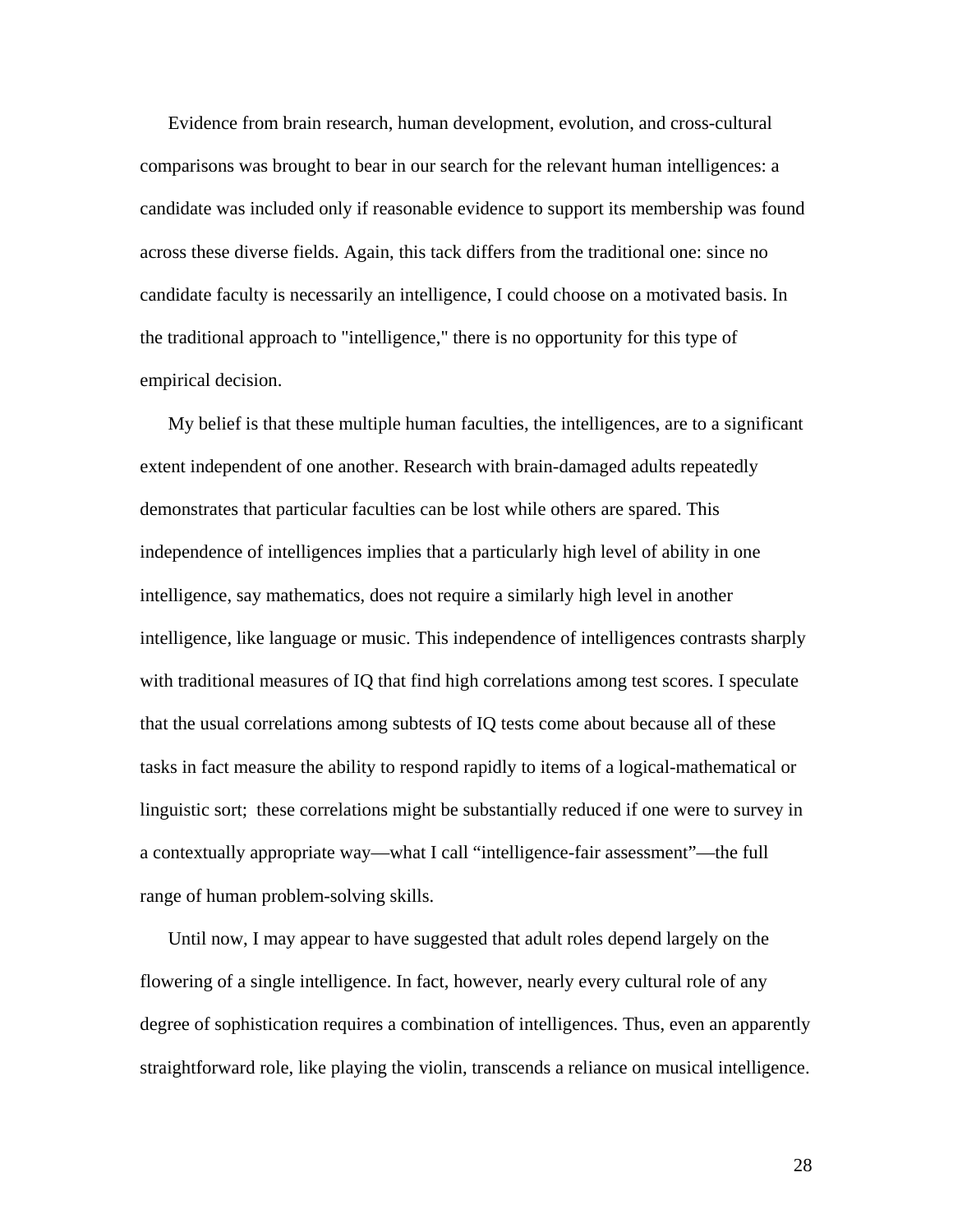To become a successful violinist requires bodily-kinesthetic dexterity and the interpersonal skills of relating to an audience and, in a different way, choosing a manager; quite possibly it involves an intrapersonal intelligence as well. Dance requires skills in bodily-kinesthetic, musical, interpersonal, and spatial intelligences in varying degrees. Politics requires an interpersonal skill, a linguistic facility, and perhaps some logical aptitude.

Inasmuch as nearly every cultural role requires several intelligences, it becomes important to consider individuals as a collection of aptitudes rather than as having a singular problem-solving faculty that can be measured directly through pencil-and-paper tests. Even given a relatively small number of such intelligences, the diversity of human ability is created through the differences in these profiles. In fact, it may well be that the "total is greater than the sum of the parts." An individual may not be particularly gifted in any intelligence; and yet, because of a particular combination or blend of skills, he or she may be able to fill some niche uniquely well. Thus it is of paramount importance to assess the particular combination of skills that may earmark an individual for a certain vocational or avocational niche.

In brief, MI theory leads to three conclusions:

l. All of us have the full range of intelligences; that is what makes us human beings, cognitively speaking.

2. No two individuals—not even identical twins—have exactly the same intellectual profile. That is because, even when the genetic material is identical, individuals have different experiences; and those who are identical twins are often highly motivated to distinguish themselves from one another.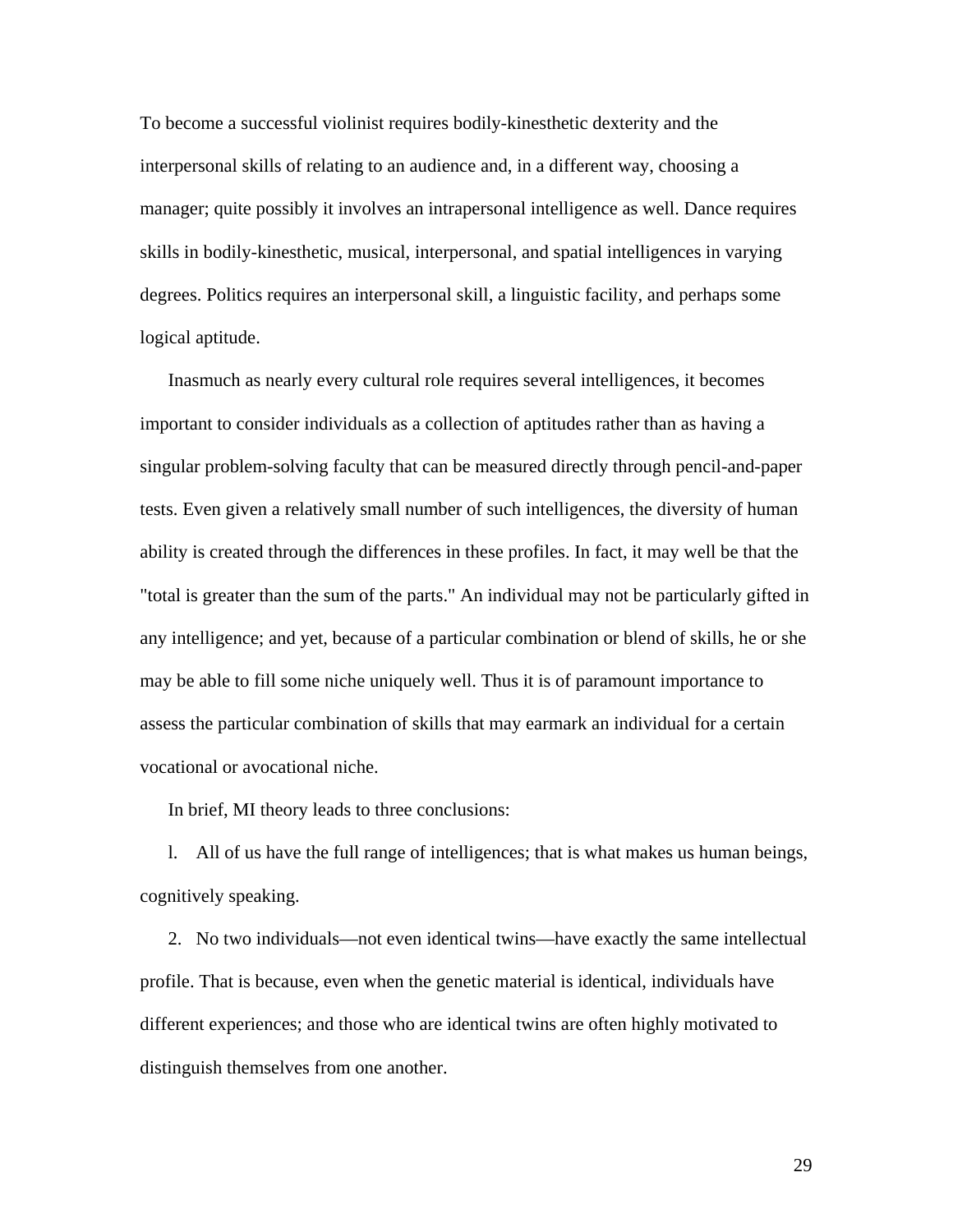3. Having a strong intelligence does not mean that one necessarily acts intelligently. A person with high mathematical intelligence might use her abilities to carry out important experiments in physics or create powerful new geometric proofs; but she might waste these abilities in playing the lottery all day or multiplying ten-digit numbers in her head.

All of these statements are about the psychology of human intelligence—to which MI theory seeks to make a contribution. But of course, they raise powerful educational, political, and cultural questions. Those questions will engage us in later parts of the book.

### **Conclusion**

I believe that in our society we suffer from three biases, which I have nicknamed "Westist," "Testist," and "Bestist." "Westist" involves putting certain Western cultural values, which date back to Socrates, on a pedestal. Logical thinking, for example, is important; rationality is important; but they are not the only virtues. "Testist" suggests a bias towards focusing upon those human abilities or approaches that are readily testable. If it can't be tested, it sometimes seems, it is not worth paying attention to. My feeling is that assessment can be much broader, much more humane than it is now, and that psychologists should spend less time ranking people and more time trying to help them.

"Bestist" is a not very veiled reference to a book by David Halberstam (1972) called *The Best and the Brightest*. Halberstam referred ironically to figures, such as Harvard faculty members, who were brought to Washington to help President John F. Kennedy and in the process launched the Vietnam War. I think that any belief that all the answers to a given problem lie in one certain approach, such as logical-mathematical thinking, can